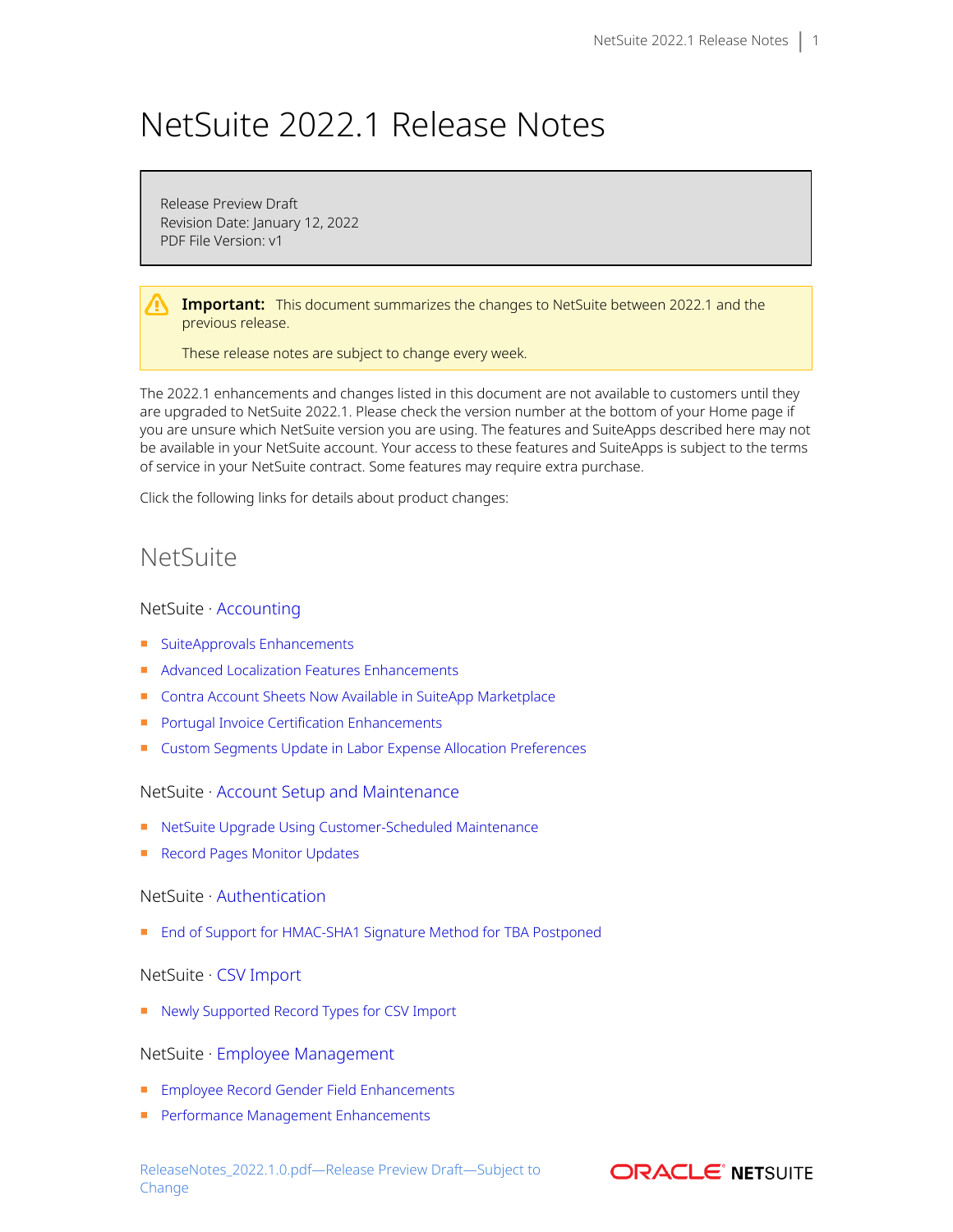- □ [Performance Review Scheduler Enhancements](#page-6-3)
- □ [New Manager Digest](#page-7-0)
- □ [New Dataset Templates](#page-7-1)
- □ [Goals Enhancements](#page-7-2)
- □ [Kudos Enhancements](#page-8-0)
- [REST API for Time Bill](#page-8-1)

#### NetSuite · [Globalization](#page-8-2)

■ [Paired Intercompany Transactions Enhancement](#page-8-3)

#### NetSuite · [Inventory Management](#page-8-4)

- [New Supply Allocation Pop-up Window](#page-8-5)
- [Supply Chain Control Tower Enhancements](#page-9-0)
- [Supply Planning Enhancements](#page-10-0)
- [Warehouse Management Enhancements](#page-10-1)
- [New On-demand Inspection Queue Capability in Quality Management](#page-18-0)
- [Quality Management Enhancements](#page-18-1)
- [SCM Mobile Enhancements](#page-20-0)

#### NetSuite · [Manufacturing](#page-12-0)

■ [Enhanced Usability for Scanner Flow in Manufacturing Mobile](#page-23-1)

#### NetSuite · [Order Management](#page-12-1)

- [Ignore Leap Year Preference](#page-12-2)
- [Subscription Line Revision Record Now Includes End Date](#page-12-3)
- [Coastal ACH Deprecation](#page-12-4)
- [Electronic Bank Payment Enhancements](#page-23-2)
- [Pack Station Enhancements](#page-25-0)
- [United Kingdom Localization Enhancements](#page-22-1)

#### NetSuite · [Projects](#page-13-0)

- [Advanced Project Budgets Enhancements](#page-13-1)
- [Support for Project Intercompany Cross Charge Request Now Available](#page-13-2)

#### NetSuite · [SuiteAnalytics](#page-14-0)

- [Dataset Linking in the Workbook UI](#page-14-1)
- [Record Types for the Analytics Data Source](#page-15-0)
- [2022.1 Record Types for Connect](#page-15-1)
- [Connect Browser No Longer Updated](#page-15-2)

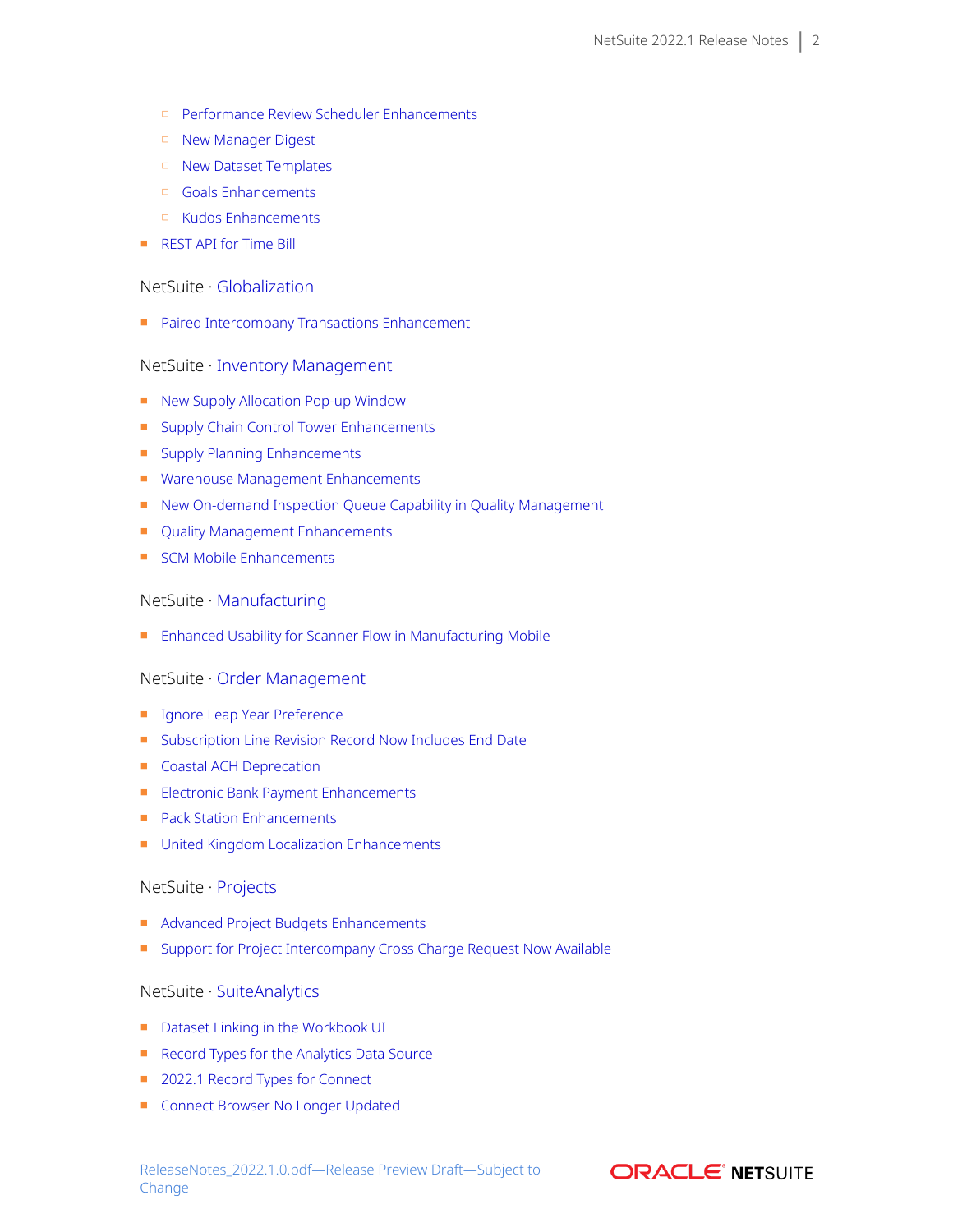■ [Custom Report Footer Filters Apply to Scheduled Reports and Reports Executed in the Background](#page-16-1)

#### NetSuite · [SuiteApp Distribution](#page-29-0)

- [Bundle Support During Release Phasing](#page-29-1)
- [SuiteBundler No Longer Receiving Feature Updates](#page-29-2)

#### NetSuite · [SuiteCloud SDK](#page-30-0)

- [2022.1 SuiteCloud Extension for Visual Studio Code Is Not Yet Available](#page-30-1)
- [2022.1 SuiteCloud IDE Plug-in for WebStorm Is Not Yet Available](#page-30-2)
- [2022.1 SuiteCloud CLI for Node.js Is Not Yet Available](#page-30-3)
- [2022.1 SuiteCloud CLI for Java Is Not Yet Available](#page-31-0)
- [2022.1 SuiteCloud IDE Plug-in for Eclipse Is No Longer Updated](#page-31-1)

#### NetSuite · [SuiteScript](#page-31-2)

- [2022.1 SuiteScript Record Exposures](#page-31-3)
- [2022.1 SuiteScript Records Browser](#page-31-4)

#### NetSuite · [SuiteTalk Web Services Integration](#page-31-5)

- REST Records Service
	- □ [Fully Supported Record Types for REST Web Services in 2022.1](#page-32-0)
	- □ [Asynchronous Request Execution Is Generally Available](#page-32-1)
- SOAP Web Services
	- □ [SOAP Web Services Version 2022.1](#page-32-2)
	- □ [Araxis Merge Diff File for the 2022.1 Endpoint](#page-33-0)
	- □ [2022.1 SOAP Schema Browser](#page-34-0)

### NetSuite · [Taxation](#page-34-1)

- SuiteTax
	- □ [Tax Reporting Framework Enhancements](#page-26-0)
		- ▬ [Tax Reporting Category Enhancements](#page-26-1)
		- ▬ [Custom Detailed Report Templates](#page-26-2)
		- ▬ [Enhanced Support for Accounts without SuiteTax](#page-27-0)
	- □ [United Kingdom Localization Enhancements](#page-22-1)
- Legacy Tax
	- □ [International Tax Reports Enhancements](#page-27-1)
		- ▬ [Germany VAT Report Updates](#page-27-2)
		- ▬ [United Kingdom Reduced Rate Tax Code and VAT100 Report Updates](#page-28-0)
	- □ [International Tax Reports Issue Fixes](#page-28-1)
		- ▬ [International Tax Reports 3.121.0 Issue Fixes](#page-28-2)
	- □ [ANZ Localization Preferences and Supplier List Updates](#page-21-2)

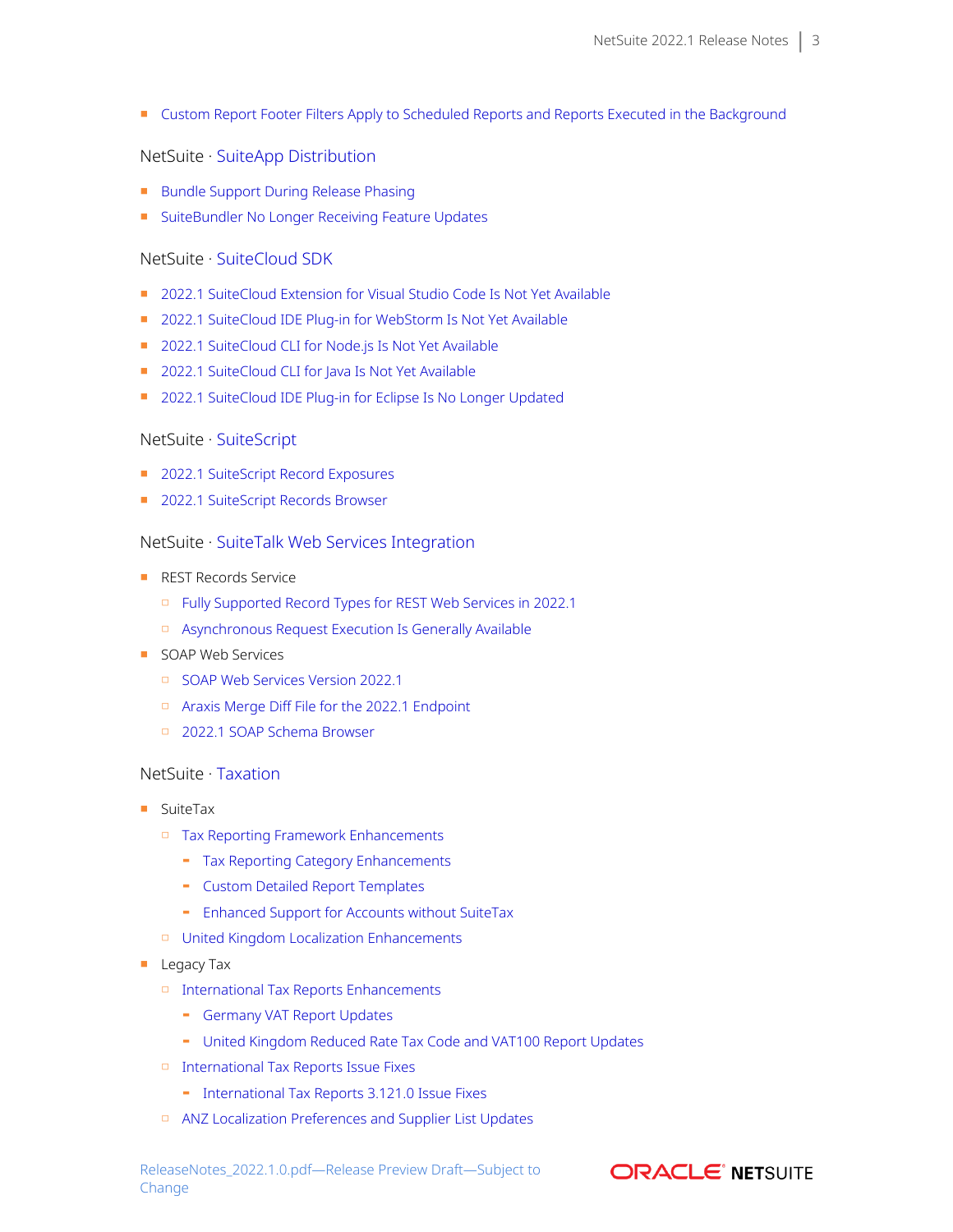#### □ [Portugal Invoice Certification Enhancements](#page-22-0)

## Commerce

#### Commerce · [SC/SCMA/SCA — SuiteCommerce Solutions](#page-5-1)

The 2022.1 release of SuiteCommerce, SuiteCommerce MyAccount, and SuiteCommerce Advanced will be available in a future release. For the current release notes for these solutions, see the help topic 2021.1 Release of SuiteCommerce, SuiteCommerce MyAccount, and SuiteCommerce Advanced.

#### Commerce · [SuiteCommerce InStore](#page-5-2)

■ [Release Summary](#page-5-3)

## SuiteApps

#### SuiteApps · [SuiteApps \(Bundles\) Released by NetSuite](#page-16-2)

- [Accounting SuiteApps](#page-16-3)
- [Administration SuiteApps](#page-17-1)
- [Inventory Management SuiteApps](#page-18-2)
- [Localization SuiteApps](#page-20-1)
- [Manufacturing SuiteApps](#page-22-2)
- [Non-Profit SuiteApps](#page-23-3)
- [Order Management SuiteApps](#page-23-4)
- <span id="page-3-0"></span>■ [Taxation SuiteApps](#page-25-1)

# Accounting

NetSuite 2022.1 includes the following enhancements to accounting features:

- [SuiteApprovals Enhancements](#page-16-0)
- [Advanced Localization Features Enhancements](#page-21-0)
- [Contra Account Sheets Now Available in SuiteApp Marketplace](#page-21-1)
- [Portugal Invoice Certification Enhancements](#page-22-0)
- <span id="page-3-1"></span>■ [Custom Segments Update in Labor Expense Allocation Preferences](#page-23-0)

# Account Setup and Maintenance

NetSuite 2022.1 includes the following enhancements to account setup and maintenance features:

■ [NetSuite Upgrade Using Customer-Scheduled Maintenance](#page-4-0)

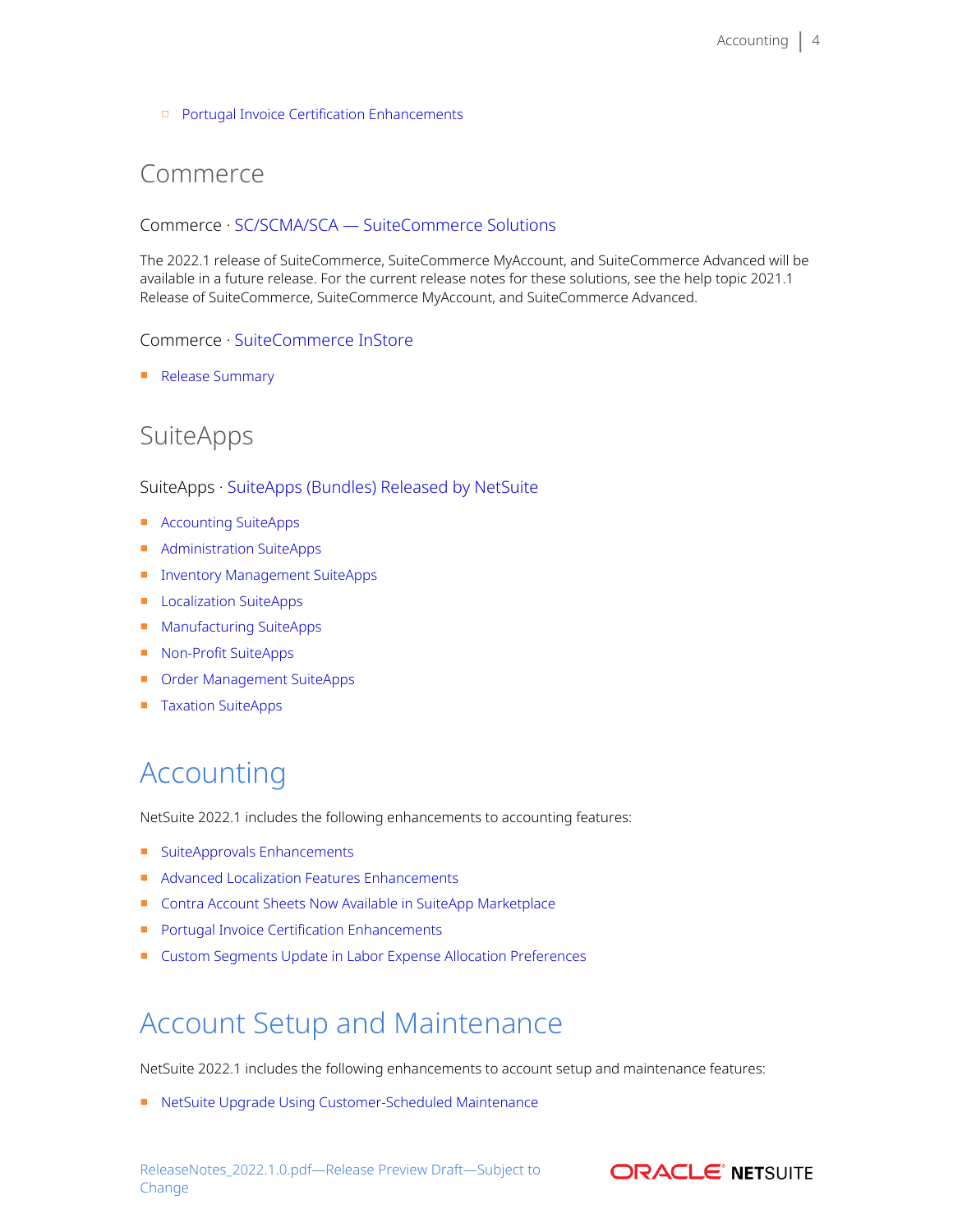#### <span id="page-4-0"></span>■ [Record Pages Monitor Updates](#page-17-0)

# NetSuite Upgrade Using Customer-Scheduled Maintenance

Over the course of this release, some customers whose production accounts are located in NetSuite data centers built on Oracle Cloud Infrastructure (OCI) will be able to upgrade to NetSuite 2022.1 using the Customer-Scheduled Maintenance feature. Administrators whose NetSuite accounts are selected to use this new feature will receive email notifications with the necessary instructions.

<span id="page-4-1"></span>To learn more about Customer-Scheduled Maintenance, see the help topic Customer-Scheduled Maintenance.

# Authentication

<span id="page-4-2"></span>NetSuite 2022.1 includes the following enhancements to authentication features:

# End of Support for HMAC-SHA1 Signature Method for TBA Postponed

The end of support for the HMAC-SHA1 signature method for the Token-based Authentication (TBA) feature has been postponed. Previously, the end of support was targeted for NetSuite 2022.1. The new target date for the end of support will be announced later. Even though the end of support has been delayed, you should update your integrations to use HMAC-SHA256 as soon as possible.

After the end of support, any integrations using the TBA feature with HMAC-SHA1 as a signature method will stop working. The end of support and the request to change the signature method to HMAC-256 also applies to third-party integrations.

You must use the HMAC-SHA256 signature method to create new integrations for use with TBA.

Before the end of support, you must update your authorization header to use HMAC-SHA256. To update the authorization header, change the values of the oauth\_signature\_method parameter and the oauth\_signature parameter to HMAC-SHA256.

For more information, see the following help topics:

- Example OAuth Header
- The Authorization Headers
- The Signature for Web Services and RESTlets

**Important:** If you are using a library for signing, verify that the library supports HMAC-SHA256, and if needed, update to a library with HMAC-SHA256 support.

# <span id="page-4-3"></span>CSV Import

NetSuite 2022.1 includes the following enhancement to CSV Import:

■ [Newly Supported Record Types for CSV Import](#page-5-0)

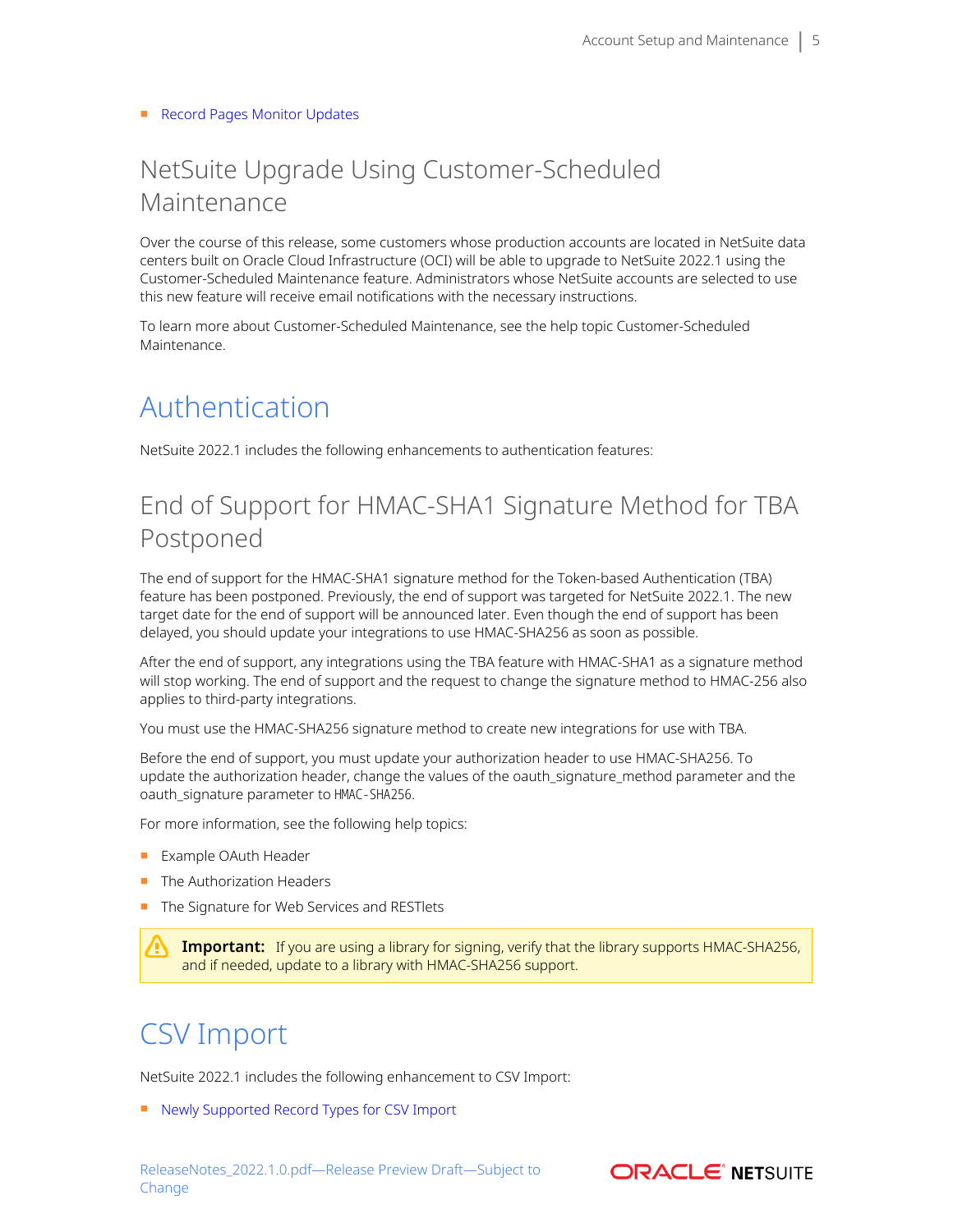# <span id="page-5-0"></span>Newly Supported Record Types for CSV Import

| <b>Record Type</b>        | Newly Exposed or Updated | <b>Notes</b> |
|---------------------------|--------------------------|--------------|
| Imported Employee Expense | Newly exposed            |              |

## Commerce

NetSuite 2022.1 includes the following enhancements to Commerce features:

- [SC/SCMA/SCA SuiteCommerce Solutions](#page-5-1)
- <span id="page-5-1"></span>■ [SuiteCommerce InStore](#page-5-2)

# SC/SCMA/SCA — SuiteCommerce Solutions

The 2022.1 release of SuiteCommerce, SuiteCommerce MyAccount, and SuiteCommerce Advanced will be available in a future release. For information about the current release, see the help topic 2021.1 Release of SuiteCommerce, SuiteCommerce MyAccount, and SuiteCommerce Advanced.

**Important:** Commerce Themes and Extensions are only available if they are provisioned and set up in your account.

## **Commerce Themes**

Complete release notes on the latest themes for your SuiteCommerce and SuiteCommerce Advanced site are available here: Commerce Themes Release Notes.

### **Commerce Extensions**

Complete release notes on the latest extensions for your SuiteCommerce, SuiteCommerce MyAccount, and SuiteCommerce Advanced site are available here: Commerce Extensions Release Notes.

# <span id="page-5-2"></span>SuiteCommerce InStore

SuiteCommerce InStore (SCIS) uses a phased release process to distribute managed-bundle upgrades. Each phase consists of a different group of customers that receive the latest SCIS release. Administrators set up for customers within a phased group receive an email notification listing when their upgrade will occur.

**C** Note: Contact your account representative or Customer Support if you have questions about the availability of SCIS 2022.1.

### <span id="page-5-3"></span>**Release Summary**

This SCIS release provides updates that affect behind-the-scenes processing in NetSuite. The release has no functional changes that are visible at the point-of-sale.

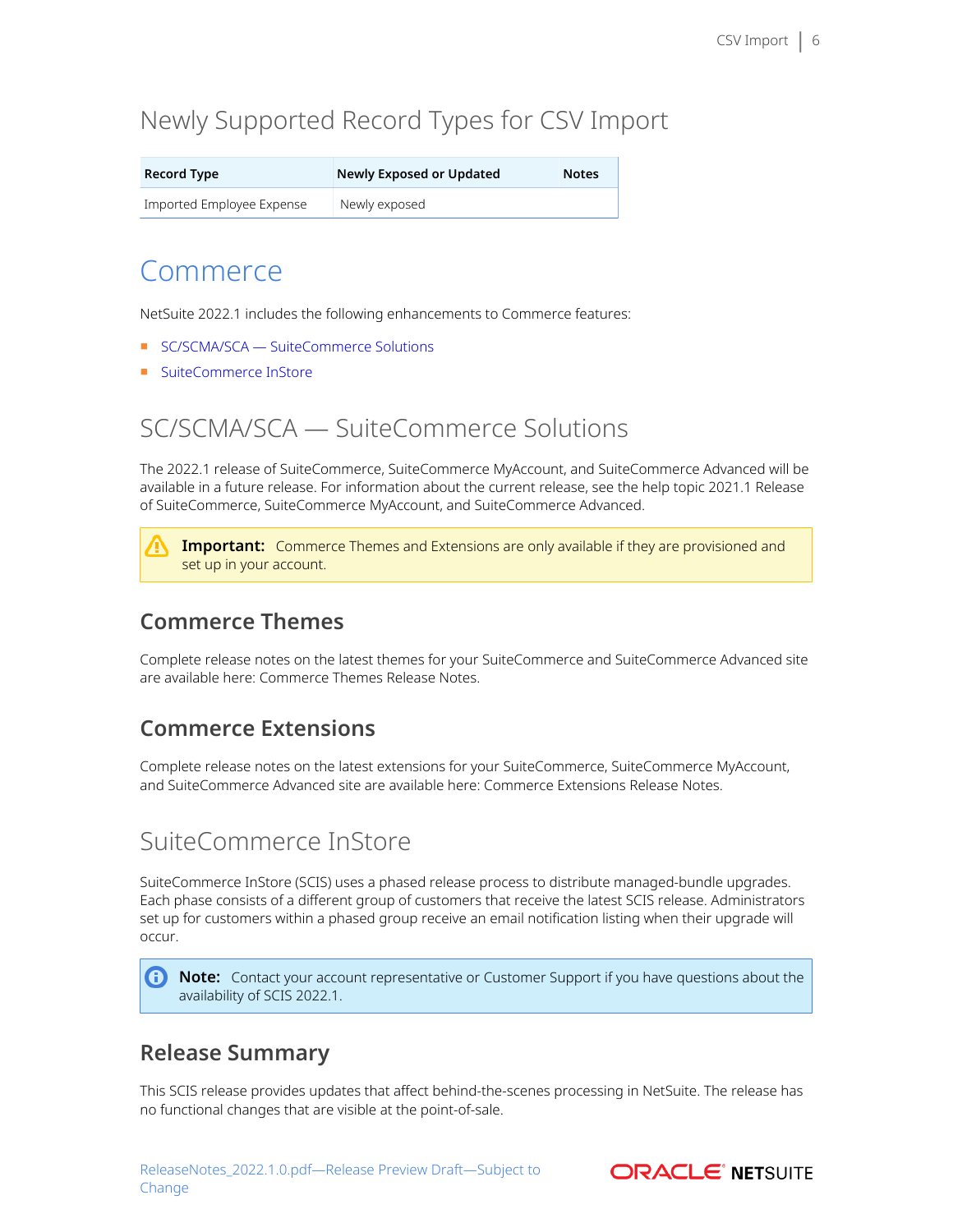# <span id="page-6-0"></span>Employee Management

NetSuite 2022.1 includes the following enhancements to employee management features:

- [Employee Record Gender Field Enhancements](#page-6-1)
- [Performance Management Enhancements](#page-6-2)
	- □ [Performance Review Scheduler Enhancements](#page-6-3)
	- □ [New Manager Digest](#page-7-0)
	- □ [New Dataset Templates](#page-7-1)
	- □ [Goals Enhancements](#page-7-2)
	- □ [Kudos Enhancements](#page-8-0)
- <span id="page-6-1"></span>■ [REST API for Time Bill](#page-8-1)

# Employee Record Gender Field Enhancements

Within the Employee Record, there are now two additional gender field options in the Personal Information section of the **Human Resources** subtab. When selecting a gender from the **Gender** list, users can now choose **Not Specified** or **Non-Binary** as well as the existing Male and Female list items. All existing areas that use the Gender field will now display the new fields.

<span id="page-6-2"></span>For more information, see the help topic Human Resources Information for an Employee.

## Performance Management Enhancements

The Performance Management feature introduces the following enhancements:

- [Performance Review Scheduler Enhancements](#page-6-3)
- [New Manager Digest](#page-7-0)
- [New Dataset Templates](#page-7-1)
- [Goals Enhancements](#page-7-2)
- <span id="page-6-3"></span>■ [Kudos Enhancements](#page-8-0)

### **Performance Review Scheduler Enhancements**

The performance review scheduler introduces the Basic performance review schedule and the Advanced performance review schedule. The following enhancements are now included in the performance review scheduler:

- The Performance Review Schedule page now includes the following radio button labels:
	- □ Schedule Type
	- □ Launch Date Type
- The Performance Review Schedule page now includes the following radio buttons:
	- □ Basic Schedule
	- □ Advanced Schedule
	- □ Fixed
	- □ Relative

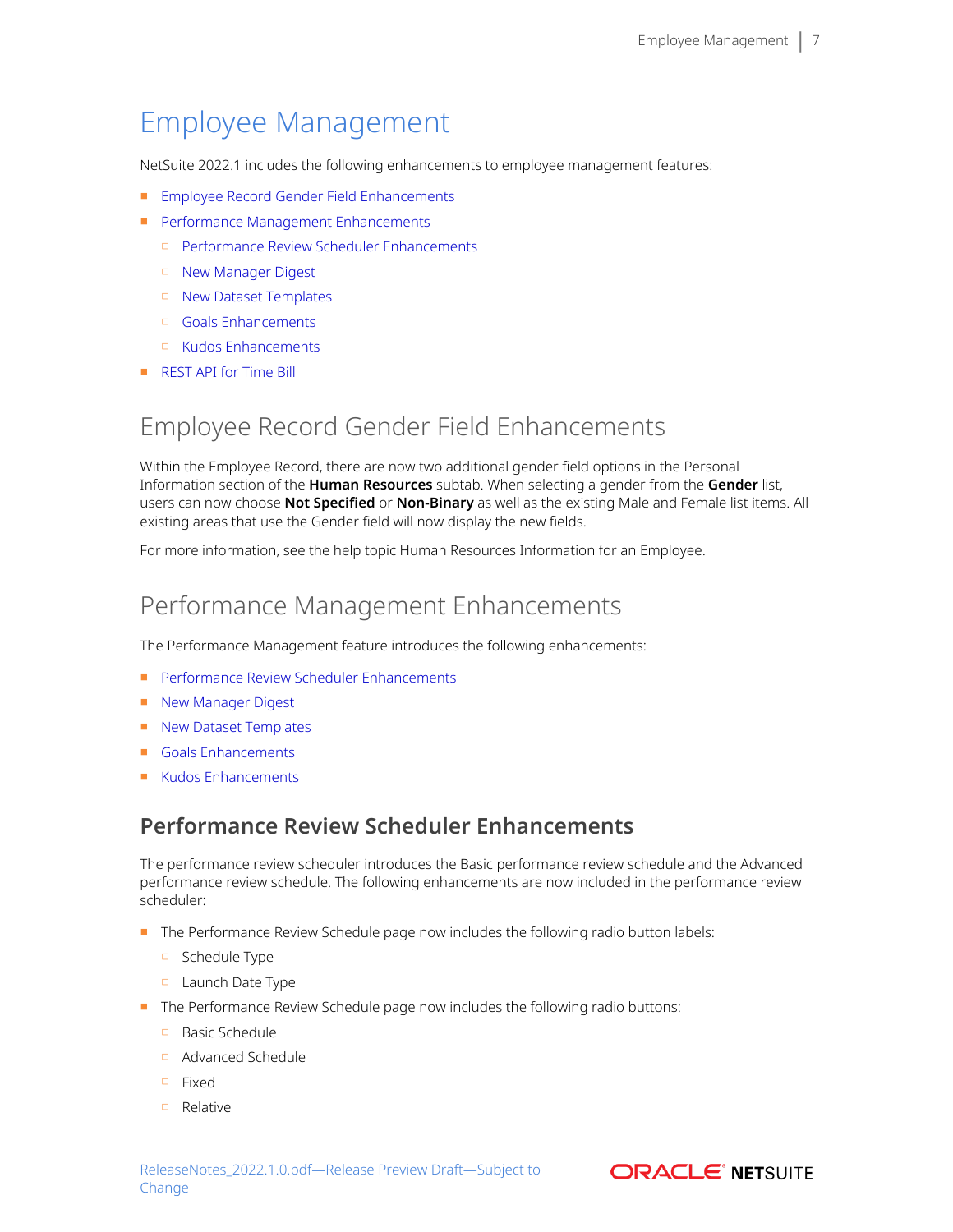- The Basic performance review schedule lets you schedule a performance review based on subsidiary, location, department, or job title. You can also choose calendar dates for the review due dates and review period.
- With the SuiteAnalytics Workbook feature, you can attach available datasets available to the Advanced performance review schedules to define employees who will receive performance reviews. The Advanced performance review schedule includes two options:
	- □ The Fixed Date Schedule if you have the Talent Administrator permission, you can create performance reviews and define the review timeline based on calendar dates.
	- □ The Relative Date Schedule if you have the Talent Administrator permission, you can create performance reviews and define the review timeline based on a relative date, like hire date.
- The Performance Review Schedule list page now includes the following columns:
	- □ Basic /Advanced
	- □ Fixed / Relative

### <span id="page-7-0"></span>**New Manager Digest**

The Manager Digest is a monthly email sent to managers to update them on their team's achievements, goal progress, Areas of Focus, and performance reviews. The Manager Digest is sent on the first Monday of every month. The Manager Digest period starts on the day the last Manager Digest was sent and ends on the day before the current Manager Digest is sent. For example, if the Manager Digest has a period from November 1 to November 30, the Manager Digest will be sent out on December 1.

Managers will only receive the Manager Digest if their team has at least one goal in progress of if they have to take action on their team's performance reviews.

The following information is included in the Manager Digest:

- Managers can view who received Kudos and who has goals ahead of schedule.
- Managers can view which goals are in progress, completed, not completed, and cancelled.
- Managers can view comments left on goals and which goals are behind schedule.
- <span id="page-7-1"></span>■ Managers can view which goals were updated and which goals were connected with Areas of Focus.

### **New Dataset Templates**

The Advanced performance review scheduler utilizes SuiteAnalytics datasets to define the recipient lists for your performance reviews. The following dataset templates are now included:

- Performance Management Reviews Scheduler
- <span id="page-7-2"></span>■ Reviews Scheduler by Relative Date

### **Goals Enhancements**

The Goals feature now includes additional information to provide employees and managers more flexibility and visibility when interacting with goals. The following changes are now included:

- Employees can now delete unwanted goals that have not been approved by their manager. The Goal window now shows a Delete option in the Actions menu.
- The new History subtab on the Goal window shows the history of changes made to the goal. Employees and managers can view which fields changed, the content of the changes, and when the changes were made.

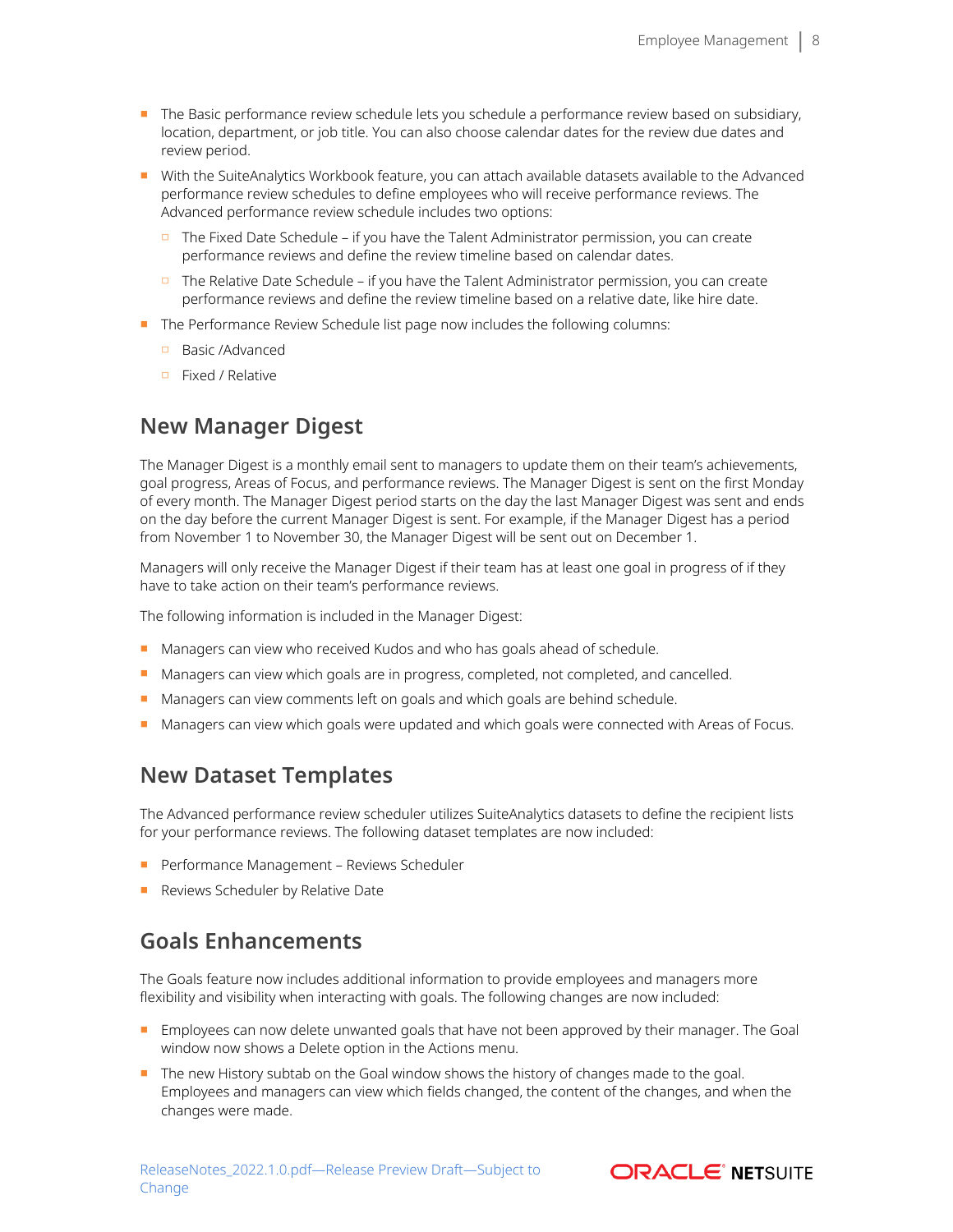## <span id="page-8-0"></span>**Kudos Enhancements**

The Kudos portlet now displays the dates that Kudos are given. For more information, see the help topic Interacting with Kudos in the Employee Center

# <span id="page-8-1"></span>REST API for Time Bill

In Netsuite 2022.1, the REST API exposure for the TimeBill record is available. This change brings another standardized method of communication. It enhances NetSuite's connectivity to external systems. For more information, see the help topic Time Bill (Track Time).

# <span id="page-8-2"></span>Globalization

NetSuite 2022.1 includes the following enhancement to internationalization features:

<span id="page-8-3"></span>■ [Paired Intercompany Transactions Enhancement](#page-8-3)

# Paired Intercompany Transactions Enhancement

NetSuite 2022.1 lets you pair stand-alone intercompany credit memos and vendor credits. You create a link between the two documents through the Paired Intercompany Transaction field on the two records. NetSuite filters the relevant documents based on the subsidiary, entity, and currency. For more information about pairing intercompany documents, see the help topic Pairing Intercompany Transactions.

# <span id="page-8-4"></span>Inventory Management

NetSuite 2022.1 includes the following enhancements to inventory management features:

- [New Supply Allocation Pop-up Window](#page-8-5)
- [Supply Chain Control Tower Enhancements](#page-9-0)
- [Supply Planning Enhancements](#page-10-0)
- [Warehouse Management Enhancements](#page-10-1)
- [New On-demand Inspection Queue Capability in Quality Management](#page-18-0)
- [Quality Management Enhancements](#page-18-1)
- <span id="page-8-5"></span>■ [SCM Mobile Enhancements](#page-20-0)

# New Supply Allocation Pop-up Window

The Allocated Demand and Allocated Supply pop-up windows are now available on the Supply Chain Snapshot:

- On supply order lines, such as purchase orders, transfer orders, or work orders, the allocated demand figure links to a pop-up window. This pop-up window displays the details of each allocated demand order.
- On inventory lines, the allocated demand figure links to a pop-up window, which displays the details of each allocated demand order.

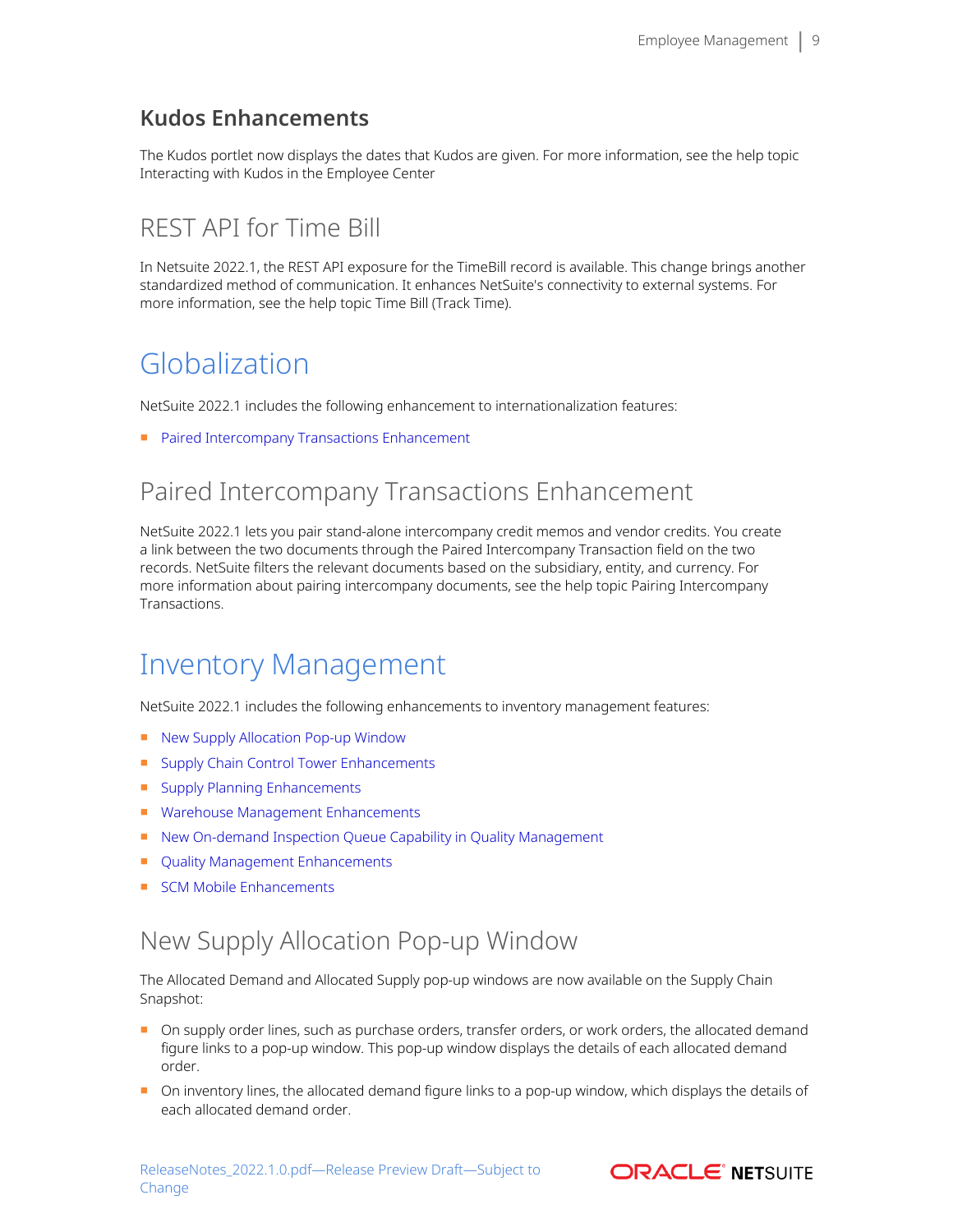- Allocated demand order lines can be sales orders, transfer orders, order reservations, or work orders.
- On demand order lines, such as sales orders, transfer orders, or work orders (component lines), the allocated supply figure links to a pop-up window. This pop-up window displays allocated source of supply details. Sources of supply can be inventory or supply orders.
- When an organization experiences shortages, demand orders are delayed. The allocated supply popup window displays where the inventory or supply is missing or delayed.
- The allocated demand pop-up window displays where supply order or inventory is allocated, and which demand orders are affected.

### <span id="page-9-0"></span>**Supply Chain Control Tower Enhancements**

NetSuite 2022.1 includes the following updates to the Supply Chain Control Tower Vendor Performance feature:

- [Vendor Performance History](#page-9-1)
- [Saved Search Enhancements](#page-9-2)
- <span id="page-9-1"></span>■ [Vendor Delivery Performance Scores](#page-9-3)

### **Vendor Performance History**

To improve vendor performance analysis, you can now create a Vendor Performance History list view, based on the System Note saved search.

A new reminder pane links to negative vendor performance changes. This information helps purchasing managers improve vendor management.

### <span id="page-9-2"></span>**Saved Search Enhancements**

Updated to the NetSuite saved search feature enables you to do the following:

Create a system notes saved search that focusses on vendor performance data or on vendors who display a negative performance trend.

The fields related to vendor performance are Predicted Risk Days Late/Early and Predicted Risk Confidence.

■ Create a new reminder by adding the custom saved search to negative vendor performance changes. This information helps purchasing managers improve vendor management.

### <span id="page-9-3"></span>**Vendor Delivery Performance Scores**

NetSuite enables you to review the available vendor performance scores when:

- Creating Purchase Orders.
- Releasing orders from the Order Items page.
- Releasing orders from the Order Requisitions page.

Clicking the Purchase Order form Vendor Performance link opens a vendor list that displays late delivery scores based on historic transaction analysis. A similar link from an item on the Order Release page displays the Item Record Vendor list with late delivery scores.

To invoke a late delivery prediction calculation for each purchase order, click the Get Prediction button before sending the order to the approver and vendor.

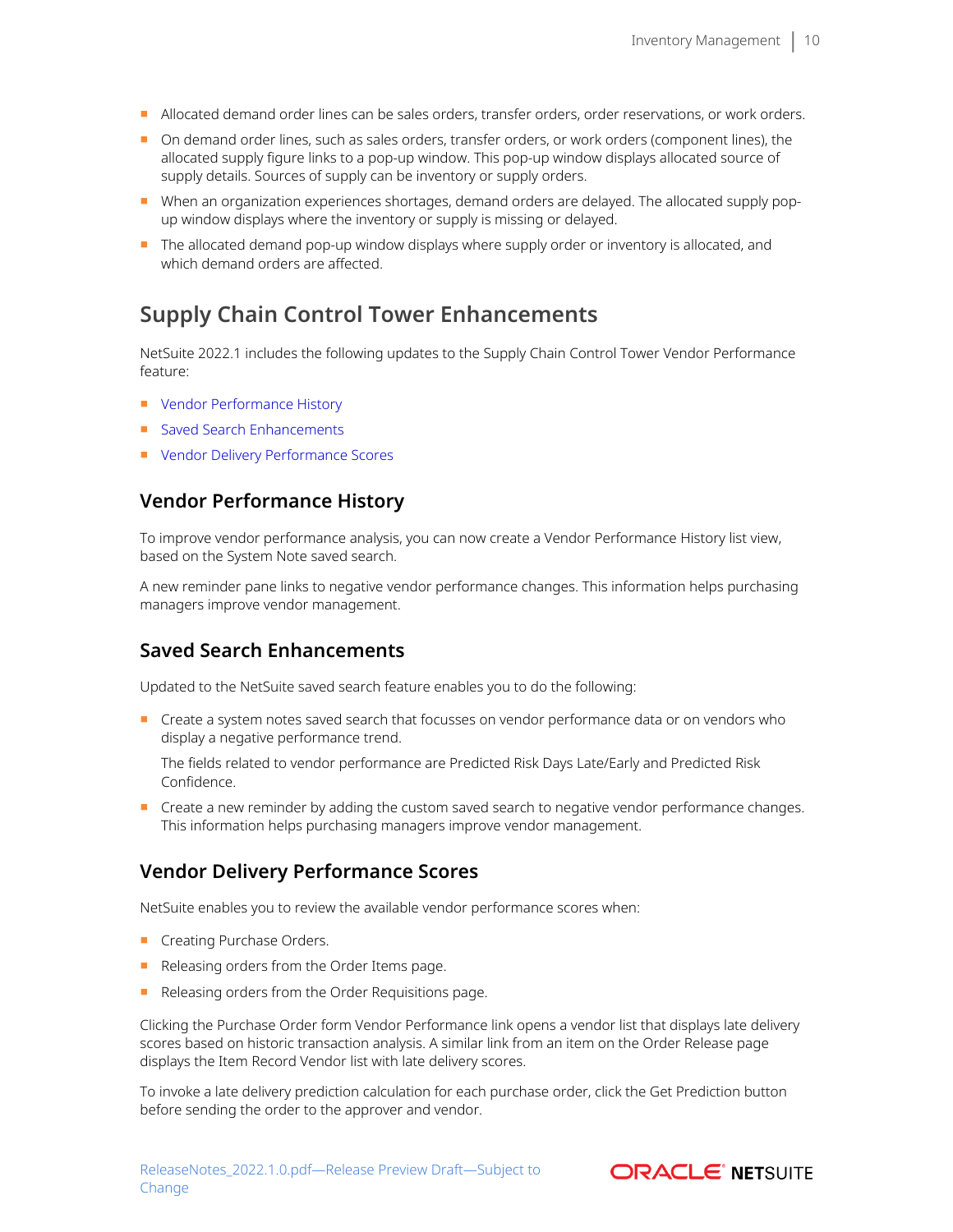■ The late delivery prediction is calculated using Purchase Delivery History, which is a self-learning learning algorithm that analyzes a complex set of transaction parameters.

You can review new order predictions from the Supply Chain Control Tower Dashboard, Predicted Risks portlet, under the Late Purchase Orders tab.

■ Based on this predicted risk, you can re-formulate your purchase order by changing vendor or altering the order requested date.

# <span id="page-10-0"></span>Supply Planning Enhancements

NetSuite 2022.1 includes the following updates to the Supply Planning feature:

- An Item Description is now included on all Workbench Detail Panels. The vendor's name appears on the Supply Detail panel source field.
- A new Safety Stock line has been added to the Workbench Date-Based Grid view.

### **New Planning Workbench View Filters**

This release enables you to create a saved planning workbench view which can include pre-set filters and an embedded item saved search. The item saved search can include item-related criteria, such as item location and preferred supplier.

You can use Saved Search to filter the planning workbench results for the item preferred supplier. This enables the planner or buyer can view all related planning data for that supplier.

The Supply Planning Workbench Saved View feature enables you to create a saved search that filters for an item custom field that you can recall. This feature combines these concepts to provide a set of saved searches, and a custom search.

## <span id="page-10-1"></span>Warehouse Management Enhancements

NetSuite 2022.1 includes the following Warehouse Management enhancements:

- [Scheduled Release of Multiple Waves](#page-10-2)
- [Zone Picking for Single and Multiple Orders](#page-11-0)
- [Pick Carton Reuse](#page-11-1)
- [Load All Option to Transfer Staged Items into Carts](#page-11-2)
- [Item Label Printing on Search Inventory](#page-11-3)
- [Tally Scanning Support for Additional Mobile Processes](#page-11-4)
- [Support for Centralized Purchasing](#page-12-5)

<span id="page-10-2"></span>To view the customization enhancements for SCM Mobile, see [SCM Mobile Enhancements.](#page-20-0)

### **Scheduled Release of Multiple Waves**

The WMS Wave Release Schedule page contains the following new fields for releasing multiple waves:

- **Generate Multiple Waves** If you check this box, you can generate up to 500 waves for each scheduled release. When this box is checked, your wave order limit must always be greater than one.
- Wave Release Limit In this field, you can enter the maximum number of waves that you want to generate for each scheduled release. You can enter a number between 1 to 500.

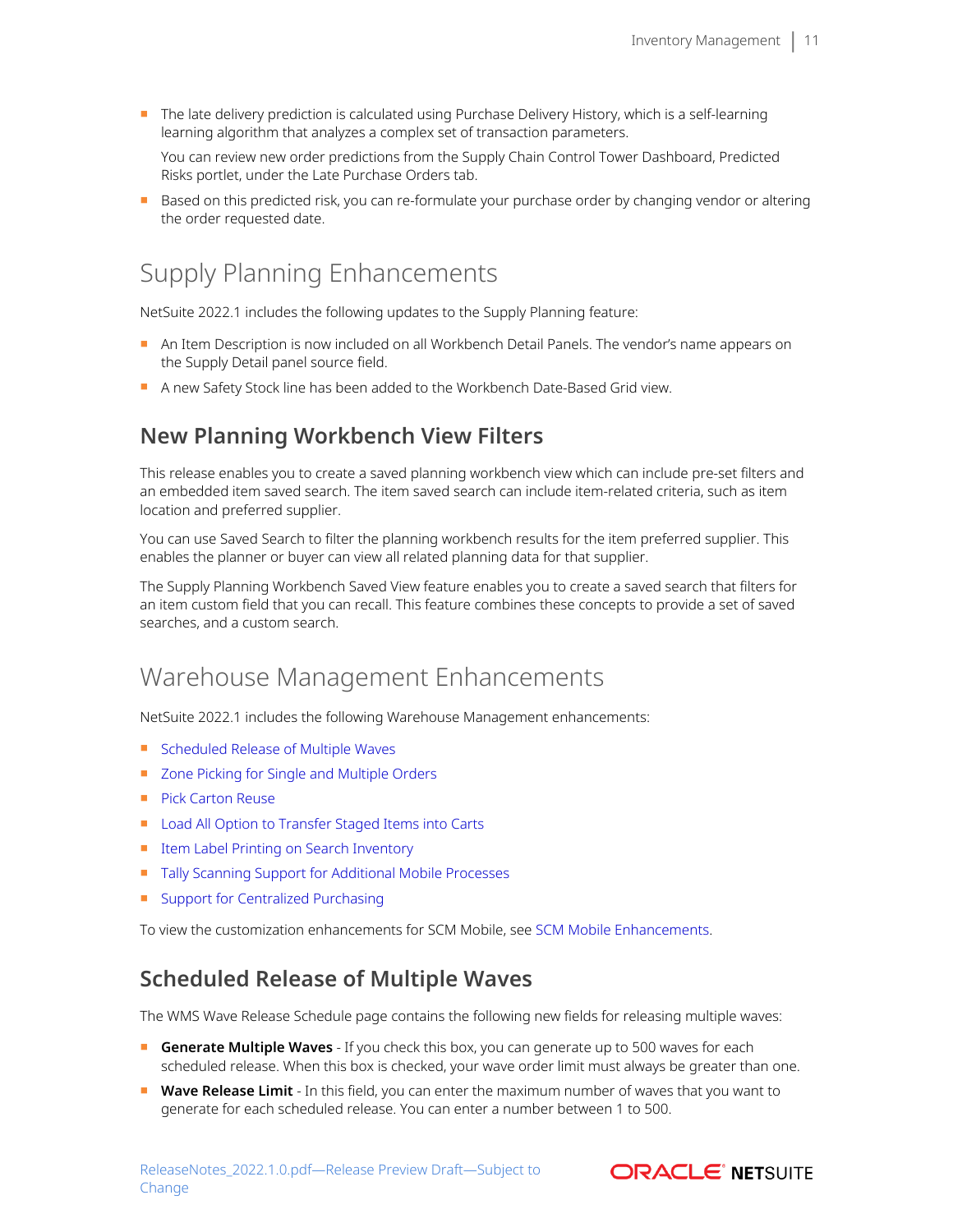<span id="page-11-0"></span>For more information, see the help topic Creating a Wave Release Schedule.

## **Zone Picking for Single and Multiple Orders**

NetSuite 2022.1 provides the following system rules that enable you to select one or more zones from which you want to pick items:

- **Enable Zone Picking for single orders** Supports the Pick & Merge picking type for single orders. It includes the setting to require staging of all items from an order in the same bin.
- **Enable Zone Picking for multiple orders** Supports the Pick & Merge picking type for multiple orders. It contains the setting that lets you stage items per order. It also includes the setting to require staging of all items from an order in the same bin.

On your mobile device, you can select the first bin used to stage the picked items for an order. In the list of staging bins, this bin appears with an asterisk beside its name.

<span id="page-11-1"></span>For more information, see the help topic System Rules for NetSuite WMS.

### **Pick Carton Reuse**

If you activate a Use cartons rule, you can use and reuse pick cartons for orders that you process on a mobile device. To reuse, you must pack all the items in the pick carton. The fulfillment records associated with these items must be in Packed status. For more information, see the help topic Picking Orders or System Rules for NetSuite WMS.

### <span id="page-11-2"></span>**Load All Option to Transfer Staged Items into Carts**

You can activate the **Enable bulk loading into staging carts** system rule to transfer multiple items for putaway into a cart. On your mobile device, you can select and process up to ten items at a time.

You can activate this system rule if you activate the **Stage received items before putting away?** system rule. For more information, see the help topic System Rules for NetSuite WMS.

### <span id="page-11-3"></span>**Item Label Printing on Search Inventory**

On your mobile device, you can search for items and print item labels. For numbered items, you can print labels with lot or serial numbers. For more information, see the help topic Label Printing and Reprinting.

### <span id="page-11-4"></span>**Tally Scanning Support for Additional Mobile Processes**

Tally Scanning now supports the following mobile processes:

- Bin Putaway
- Bin Transfer
- Inventory Transfer
- Cycle Count
- Returns

When you activate the Enable Tally Scan system rule, make sure you select the supported process in the **Apply Rule To** field. You can tally scan the item name, alias, and UPC of an item bar code. If you also

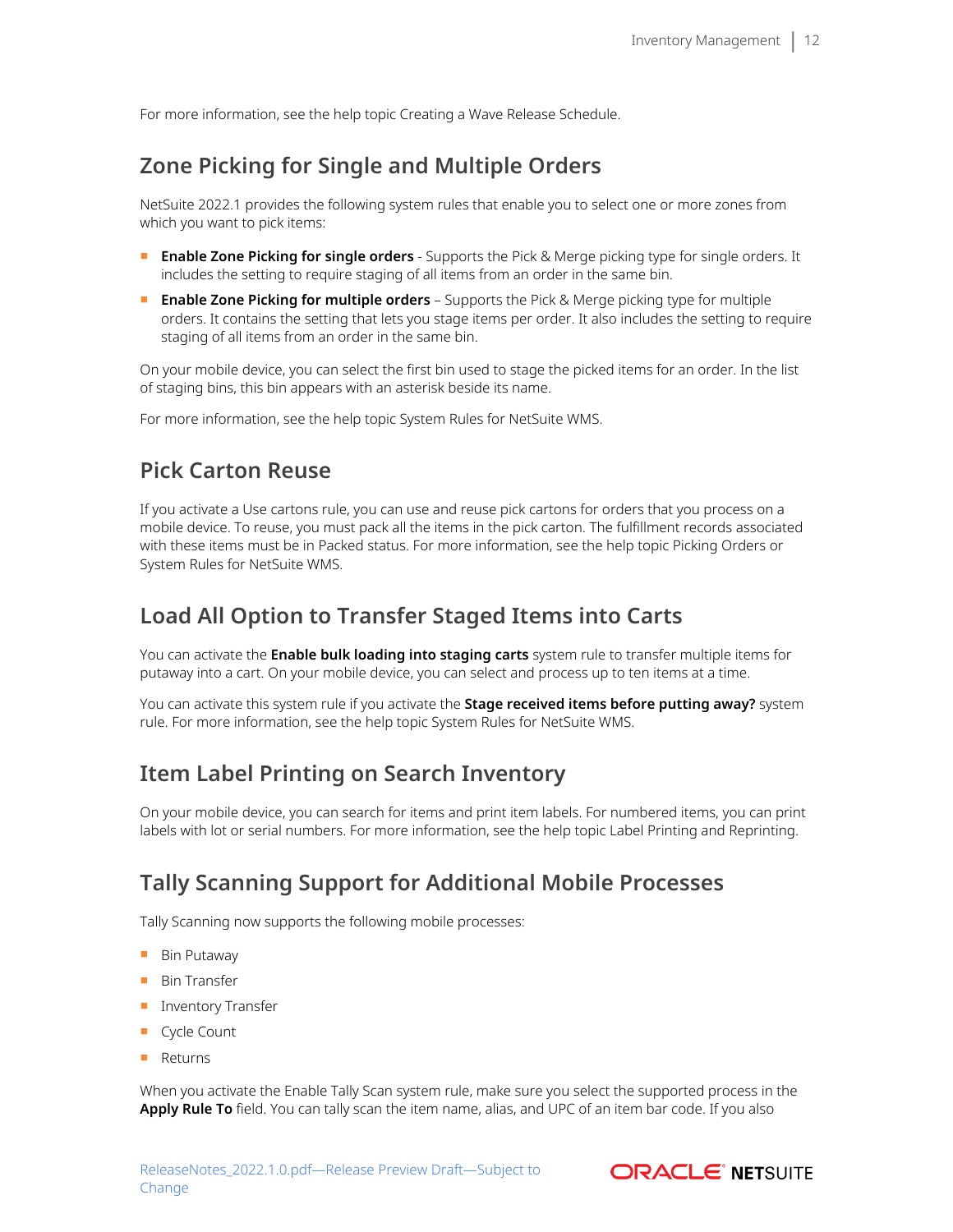activate the **Enable Advanced Barcode Scanning** system rule, you can tally scan the supported GS1 formats for item bar codes. For more information, see the help topic System Rules for NetSuite WMS.

## <span id="page-12-5"></span>**Support for Centralized Purchasing**

If you use the Centralized Purchasing and Billing Feature, you can receive purchase orders across multiple subsidiaries and locations. On your mobile device, you can select the target location of the purchase order line.

Note that centralized purchase orders do not support inbound shipments and drop ship orders. To view the other feature restrictions and limitations that also apply to receiving on a mobile device, see the help topic Centralized Purchasing and Billing.

# <span id="page-12-0"></span>Manufacturing

NetSuite 2022.1 includes the following enhancements to Manufacturing features:

<span id="page-12-1"></span>■ [Enhanced Usability for Scanner Flow in Manufacturing Mobile](#page-23-1)

# Order Management

NetSuite 2022.1 includes the following enhancements to order management features:

- [Ignore Leap Year Preference](#page-12-2)
- [Subscription Line Revision Record Now Includes End Date](#page-12-3)
- [Coastal ACH Deprecation](#page-12-4)
- [Electronic Bank Payment Enhancements](#page-23-2)
- [Pack Station Enhancements](#page-25-0)
- <span id="page-12-2"></span>■ [United Kingdom Localization Enhancements](#page-22-1)

# Ignore Leap Year Preference

The Ignore Leap Year preference ensures that all days are prorated to the same amount regardless of the number of days in the year. Check the Ignore Leap Year preference when you want to always prorate using 365 days for a consistent amount across all days. When enabled, February 29<sup>th</sup> is excluded when calculating prorated amounts in leap years.

## <span id="page-12-3"></span>Subscription Line Revision Record Now Includes End Date

The subscription line revision record now includes the End Date field. The revision end date is the line end date at the time the change order and revision are created.

## <span id="page-12-4"></span>Coastal ACH Deprecation

Coastal ACH authorizes the transfer of funds through the ACH network for electronic funds transfer and ACH vendor payment transactions.

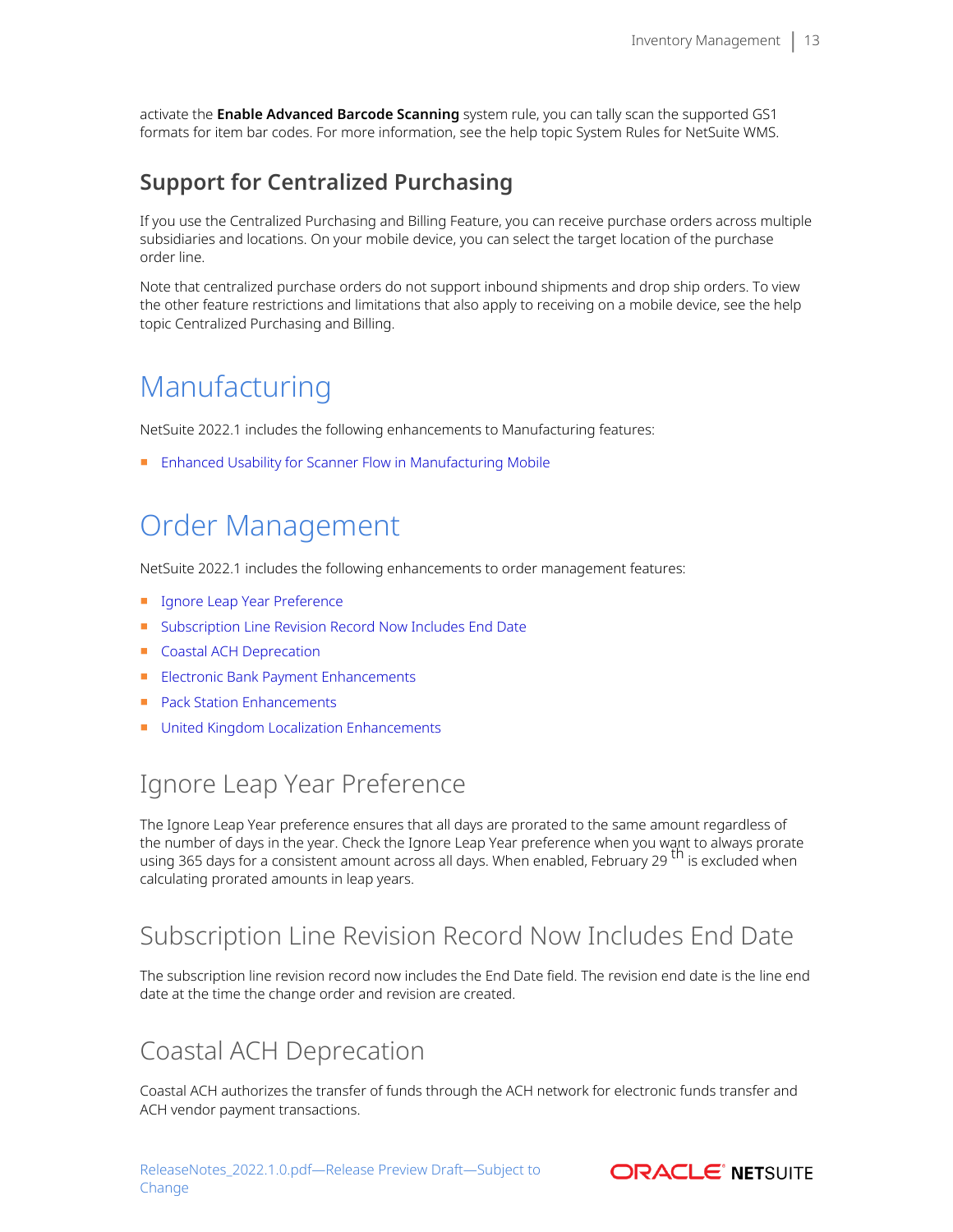Coastal ACH has a deprecation date of May 2022. Payments will no longer be transmitted to your vendors or processed from your customers, even if the process appears successful.

Depending on your requirements, consider the following replacements:

- For Accounts Receivable Payment Acceptance
	- □ Payment Link allows the recipient to pay each invoice individually. It is supported by both ACH and credit card payments.
	- □ SuiteCommerce MyAccount Overview full-featured account view for your customers. Various payment methods are supported.
- For Accounts Payable Outbound ACH Payments
	- □ Consider using the Electronic Bank Payments. For assistance with this implementation, contact your NetSuite Account Representative.

# <span id="page-13-0"></span>Projects

NetSuite 2022.1 includes the following enhancements to Projects features:

- [Advanced Project Budgets Enhancements](#page-13-1)
- <span id="page-13-1"></span>■ [Support for Project Intercompany Cross Charge Request Now Available](#page-13-2)

## Advanced Project Budgets Enhancements

The Advanced Project Budgets feature introduces the following enhancements:

- **Flexibility for the Project Budget record** With this updated functionality, you can create two types of project budgets – either Baseline or Estimate at Completion (EAC). You can update both types independently because NetSuite stores data for both budget types separately.
- **Update of the current Budget vs. Actual reports** This enhancement includes adding data from both baseline and EAC budgets. You can compare them with each other and with actuals in the Baseline vs. Actual vs. EAC report.
- **New subtabs on the Budget tab of the Project form** You can now see the EAC Budget, Baseline Budget, and Budget History subtabs, The EAC Budget and Baseline Budget subtabs let you display both budgets on the Project form. The Budget History subtab includes the version history of project budgets. Previously, the Budget tab on your project showed the information for the latest baseline budget only.
- **New button label name** The **Make Copy** button on the project budget is renamed to **Create New Budget Version**. For more information, see the help topic Advanced Project Budgeting.

<span id="page-13-2"></span>For more information, see the help topics Advanced Project Budgeting and Budget vs. Actual Report.

# Support for Project Intercompany Cross Charge Request Now Available

Netsuite 2022.1 reintroduces the Project Intercompany Cross Charge Request feature. The feature was previously integrated into the Intercompany Framework feature. It was hidden by default in NetSuite, version 2021.2. You can enable the Project Intercompany Cross Charge Request record feature by enabling the Project Management and Intercompany Framework features.

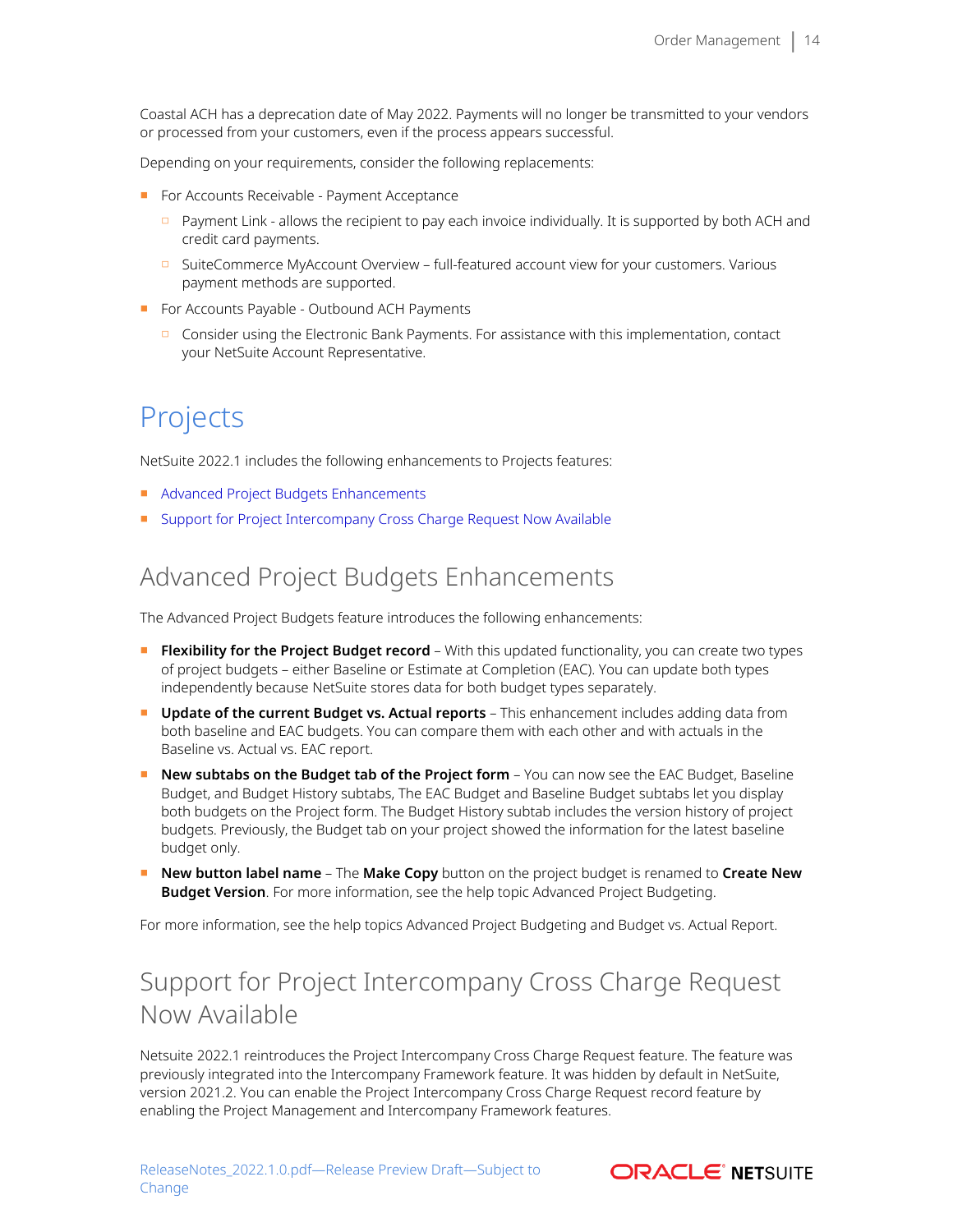In this release, the Project Intercompany Cross Charge Request feature provides the ability to crosscharge amounts between subsidiaries with the integration period-end process. It enables you to set amounts in a currency that you can use for intercompany cross-charges reflected in the Intercompany Cross Charges list.

The Project Intercompany Cross Charge Request feature now supports SuiteScript and SuiteFlow. This change allows you to request approvals around the record.

<span id="page-14-0"></span>For more information, see the help topics Intercompany Framework, Intercompany Cross Charges and Using Project Management.

# **SuiteAnalytics**

NetSuite 2022.1 includes the following enhancements to SuiteAnalytics:

- [Dataset Linking in the Workbook UI](#page-14-1) I
- [Record Types for the Analytics Data Source](#page-15-0)
- [2022.1 Record Types for Connect](#page-15-1)
- [Connect Browser No Longer Updated](#page-15-2)
- <span id="page-14-1"></span>■ [Custom Report Footer Filters Apply to Scheduled Reports and Reports Executed in the Background](#page-16-1)

## Dataset Linking in the Workbook UI

You can now link two datasets in the Workbook UI. Linking datasets enables you to analyze metrics from two datasets in a single visualization, based on a link that you define using at least one field in each dataset. You can link datasets even if they are based on record types that do not have predefined common keys in the analytics data source, unlike when you join record types in a dataset. Additionally, with linked datasets you can compare data that exists on two different levels of aggregation, like the sum of individual transactions versus a monthly budget.

| $\Theta$                 | ⚠<br>$\star$                                                                   | <b>Activities</b> |    | Transactions                  | Lists | Reports                          | Analytics | Customization                             | <b>Documents</b> | Setup                       | Commerce                               | <b>SuiteApps</b> | Support |                      |                       |
|--------------------------|--------------------------------------------------------------------------------|-------------------|----|-------------------------------|-------|----------------------------------|-----------|-------------------------------------------|------------------|-----------------------------|----------------------------------------|------------------|---------|----------------------|-----------------------|
|                          | <b>T Workbook</b> Analytics Example - DSLink - Transaction <b>(i)</b> Template |                   |    |                               |       |                                  |           |                                           |                  |                             |                                        |                  |         |                      |                       |
| <b>S</b> Dataset Linking |                                                                                |                   |    |                               |       |                                  |           |                                           |                  |                             |                                        |                  |         |                      | About Dataset Linking |
|                          |                                                                                |                   |    |                               |       |                                  |           |                                           |                  |                             |                                        |                  |         | <b>Link Datasets</b> | Cancel                |
| Dataset 1                |                                                                                |                   |    | Dataset 2                     |       |                                  |           | Common Keys                               |                  |                             |                                        |                  |         |                      |                       |
|                          | Analytics Example - DS Link                                                    | W                 | Q, | Analytics Example - DS Link = |       |                                  |           | Analytics Example - DS Link - Transaction |                  |                             | Analytics Example - DS Link - Employee |                  |         |                      |                       |
| Search for fields        |                                                                                | Q                 |    | Search for fields             |       | $\alpha$                         | Email     |                                           |                  | $\mathcal{C}_{\mathcal{O}}$ | Email                                  |                  |         | Ô                    |                       |
| Custom label             |                                                                                | T                 |    | Date Created                  |       | $\boxed{\underline{\mathbf{1}}}$ |           | Drop fields                               |                  |                             |                                        | Drop fields      |         |                      |                       |
| Date                     |                                                                                | $\overline{1}$    |    | <sup>%</sup> Email            |       | T                                |           |                                           |                  |                             |                                        |                  |         |                      |                       |
| Date Created             |                                                                                | $\overline{1}$    |    | Entity ID                     |       | T                                |           |                                           |                  |                             |                                        |                  |         |                      |                       |
| Date Last Modified       |                                                                                | $\overline{1}$    |    | First Name                    |       | T                                |           |                                           |                  |                             |                                        |                  |         |                      |                       |
| $%$ Email                |                                                                                | T                 |    | Full Name                     |       | T                                |           |                                           |                  |                             |                                        |                  |         |                      |                       |
|                          | Total Amount (Transaction  #                                                   |                   |    | Last Modified Date            |       | $\overline{1}$                   |           |                                           |                  |                             |                                        |                  |         |                      |                       |
| Transaction              |                                                                                | т                 |    | Last Name                     |       | т                                |           |                                           |                  |                             |                                        |                  |         |                      |                       |
|                          |                                                                                |                   |    | Mobile Phone                  |       | T                                |           |                                           |                  |                             |                                        |                  |         |                      |                       |
|                          |                                                                                |                   |    | Supervisor                    |       | T                                |           |                                           |                  |                             |                                        |                  |         |                      |                       |
|                          |                                                                                |                   |    | <b>Target Utilization</b>     |       | #                                |           |                                           |                  |                             |                                        |                  |         |                      |                       |
|                          |                                                                                |                   |    |                               |       |                                  |           |                                           |                  |                             |                                        |                  |         |                      |                       |
|                          |                                                                                |                   |    |                               |       |                                  |           |                                           |                  |                             |                                        |                  |         |                      |                       |
|                          |                                                                                |                   |    |                               |       |                                  |           |                                           |                  |                             |                                        |                  |         |                      |                       |
|                          |                                                                                |                   |    |                               |       |                                  |           |                                           |                  |                             |                                        |                  |         |                      |                       |
|                          |                                                                                |                   |    |                               |       |                                  |           |                                           |                  |                             |                                        |                  |         |                      |                       |
|                          |                                                                                |                   |    |                               |       |                                  |           |                                           |                  |                             |                                        |                  |         |                      |                       |
|                          |                                                                                |                   |    |                               |       |                                  |           |                                           |                  |                             |                                        |                  |         |                      |                       |

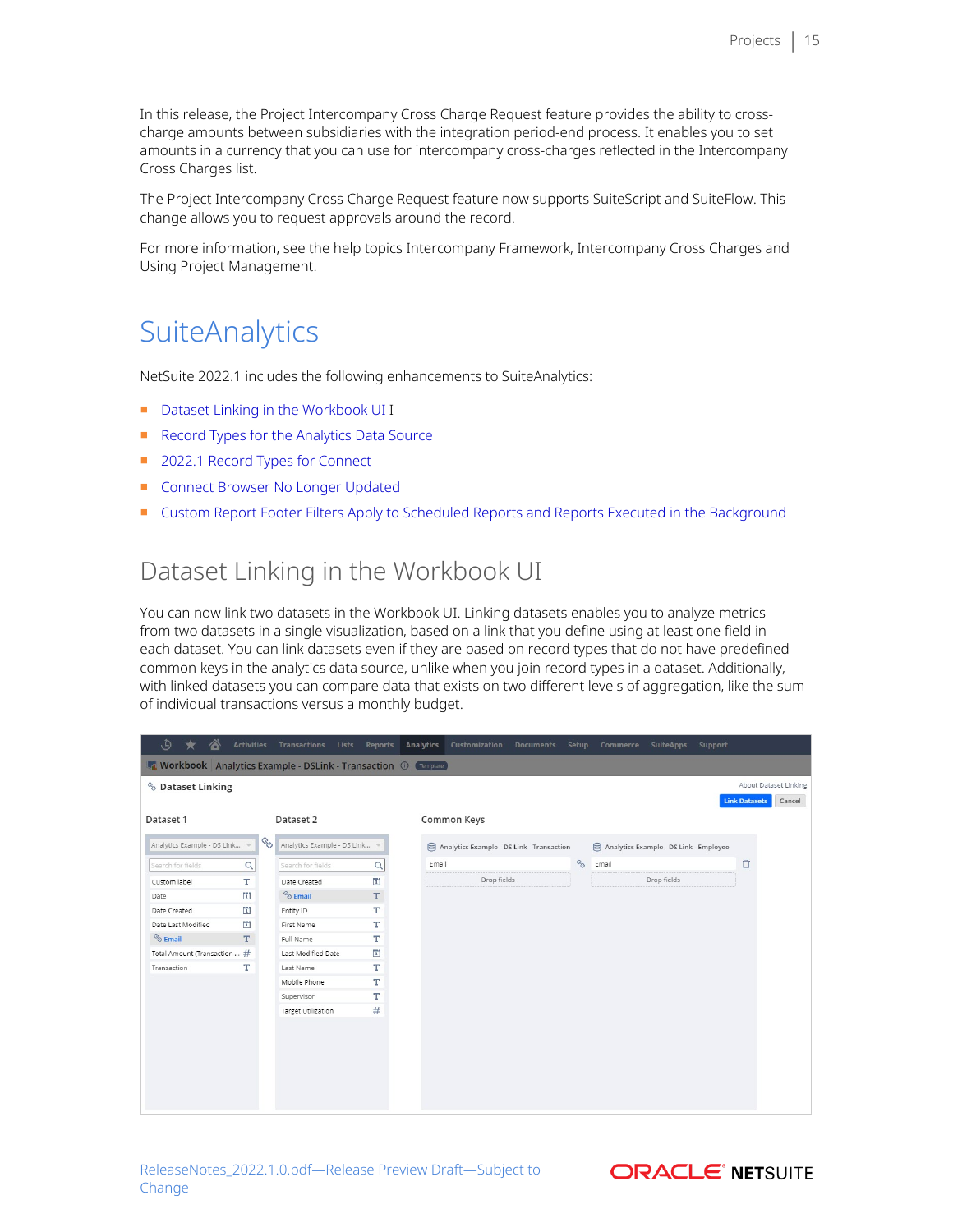To create a link, you must define at least one set of common keys between two datasets. Common keys are fields that contain the same types of data, such as the sales rep field in the sales (invoiced) and transaction record types. When you create a link, recommended common keys are highlighted in blue and automatically defined based on the datasets you choose. You can also define your own common keys using fields from either dataset, with some caveats.

For more information about how to create and use linked datasets, see the help topic Dataset Linking in SuiteAnalytics Workbook.

For information about how to link datasets using the SuiteScript N/datasetLink module, see the help topic RelativeDate Object.

## <span id="page-15-0"></span>Record Types for the Analytics Data Source

The analytics data source is regularly updated with newly exposed record types and fields. When you work with the analytics data source, you can use the Records Catalog to find record type and field names.

A **Note:** Currently, the Records Catalog provides information about record types available to the SuiteScript Analytic API only.

You can access the analytics data source using several tools, but some newly exposed record types and fields may not be available to all of them.

To view all the available record types and fields for the tool that you use, see the following topics:

- SuiteScript Analytics API SuiteScript Analytic API in Records Catalog
- SuiteAnalytics Connect - [2022.1 Record Types for Connect](#page-15-1)
- SuiteAnalytics Workbook The Analytics Data Source and SuiteAnalytics Workbook
- SuiteTalk REST Web Services SuiteTalk REST Web Services Records Guide

<span id="page-15-1"></span>For more information about the Records Catalog, see the help topic Records Catalog Overview.

## 2022.1 Record Types for Connect

When you work with SuiteAnalytics Connect and the NetSuite2.com data source, you can use the Records Catalog to see information about the record types and fields, joined record types, and join properties.

**1** Note: The Records Catalog is supported for the SuiteScript Analytic API only. For more information, see the help topic Records Catalog Overview.

If you want to view a list of the record types that you can access with Connect, run the following query:

1 | select \* from oa\_tables

<span id="page-15-2"></span>For more information about the record types and fields available in your account, see the help topic SuiteAnalytics Connect System Tables.

### Connect Browser No Longer Updated

As of October 2021, the NetSuite.com data source is no longer updated with newly exposed tables and columns. Therefore, the Connect Browser shows tables and columns that were made available

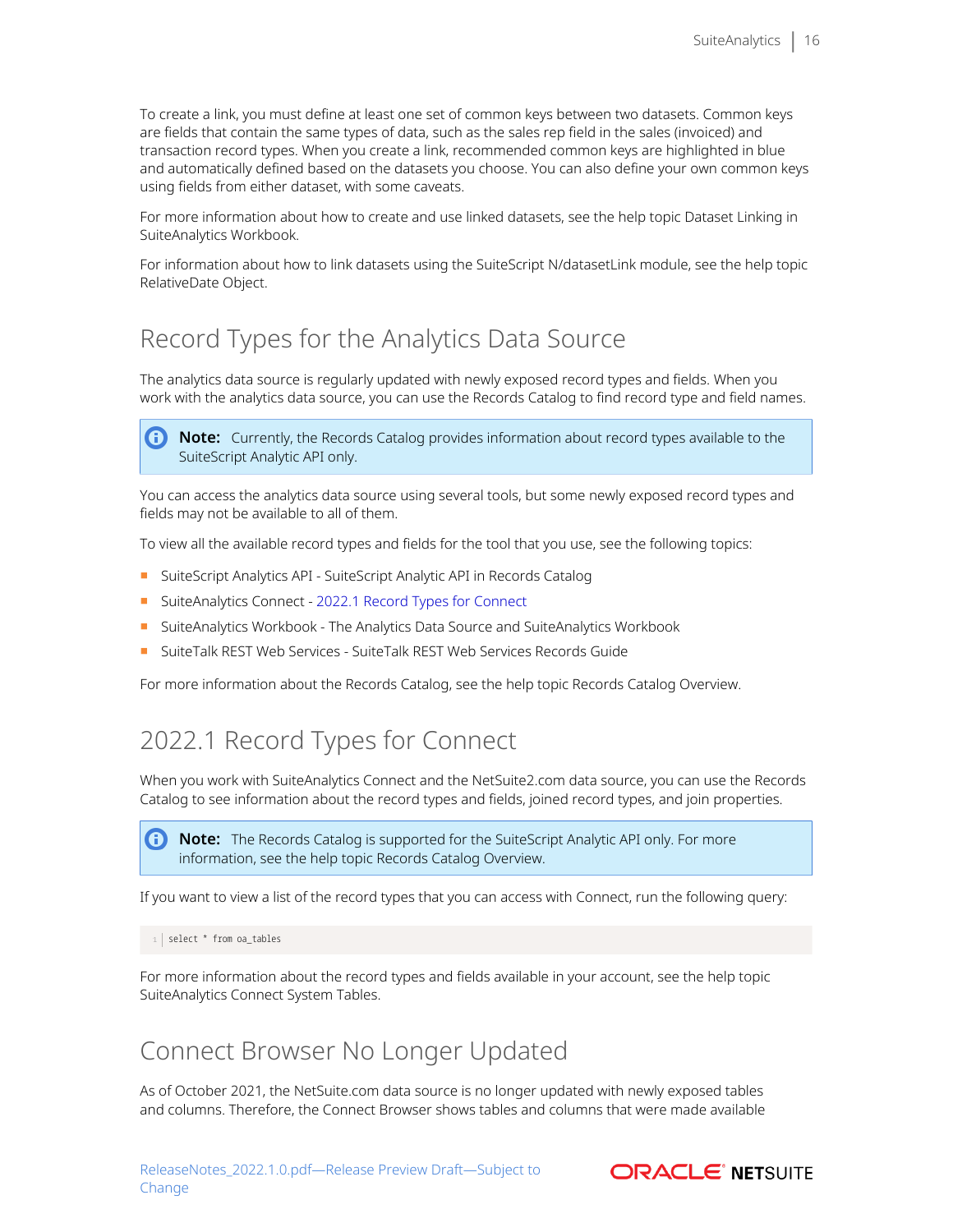up to 2021.2 only. All Connect users are encouraged to use the NetSuite2.com data source. For more information about the newly exposed record types and fields available in NetSuite2.com, see [2022.1](#page-15-1) [Record Types for Connect](#page-15-1).

For more information about the transition to NetSuite2.com, see the help topic New Accounts and Access to the Connect Data Source.

# <span id="page-16-1"></span>Custom Report Footer Filters Apply to Scheduled Reports and Reports Executed in the Background

Prior to 2022.1, only default report footer filters were applied to results generated for scheduled reports or reports executed in the background. Custom footer filters that you added to the report were not applied. Now, both custom and default report footer filters are used to generate the results.

<span id="page-16-2"></span>For more information, see the help topic Reports FAQ.

# SuiteApps (Bundles) Released by NetSuite

NetSuite 2022.1 includes the following enhancements to SuiteApps released by NetSuite:

- [Accounting SuiteApps](#page-16-3)
- [Administration SuiteApps](#page-17-1)
- [Inventory Management SuiteApps](#page-18-2)
- [Localization SuiteApps](#page-20-1)
- [Manufacturing SuiteApps](#page-22-2)
- [Non-Profit SuiteApps](#page-23-3)
- [Order Management SuiteApps](#page-23-4)
- <span id="page-16-3"></span>■ [Taxation SuiteApps](#page-25-1)

# Accounting SuiteApps

<span id="page-16-0"></span>Following are the 2022.1 accounting enhancements to SuiteApps:

## **SuiteApprovals Enhancements**

SuiteApprovals version 7.00.0 includes the following enhancements:

- [Record Locking and Reapproval](#page-16-4)
- <span id="page-16-4"></span>■ [SuiteApprovals Portlets](#page-17-2)

### **Record Locking and Reapproval**

The Approval Rule page and Approval Rule assistant now include a new section, **Set Up Locking and Reapproval**. This section includes the following capabilities:

■ **Record locking based on approval status** – When creating approval rules, you have the following record locking options:

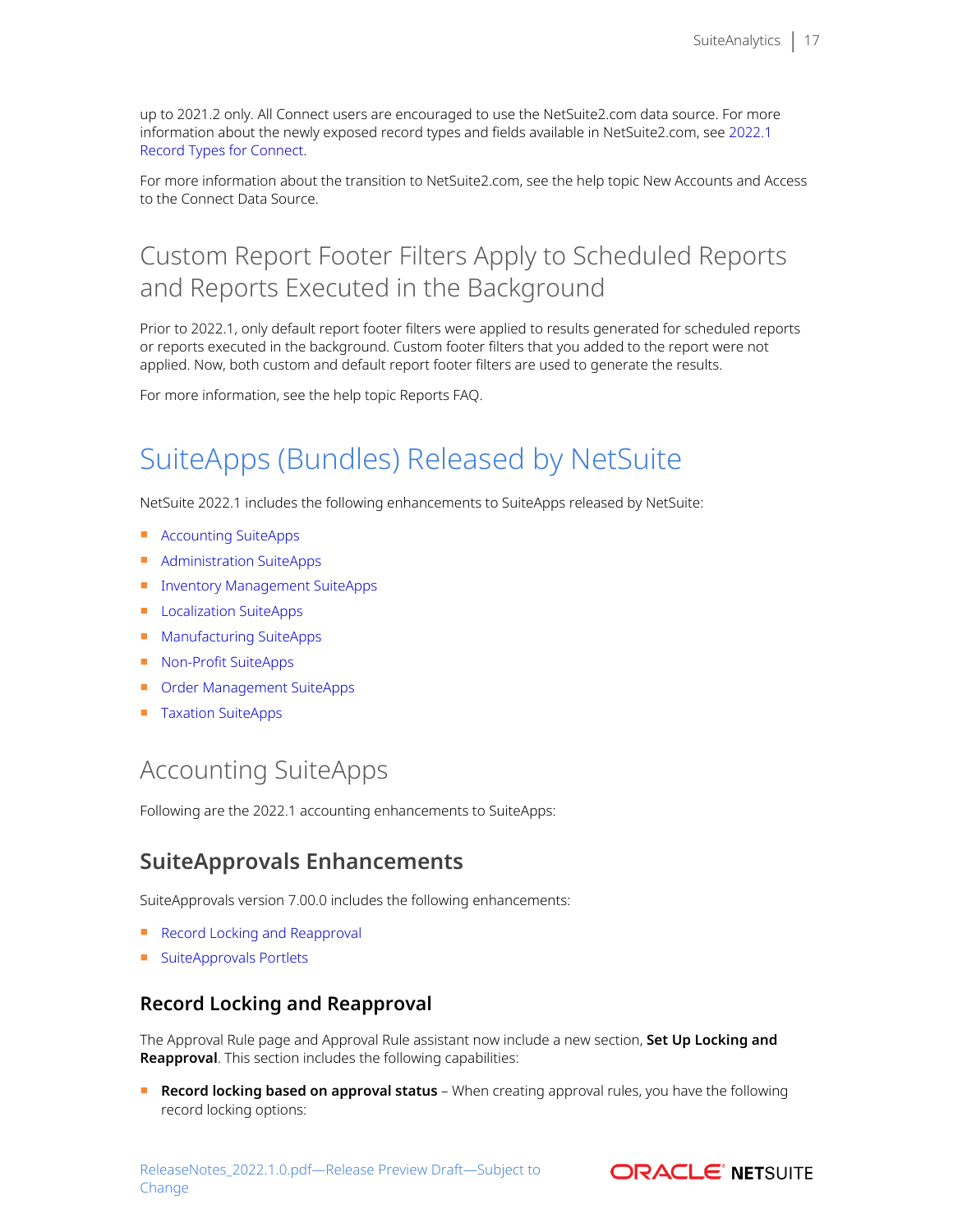- □ Lock records in Pending Approval or Approved status, or both.
- □ Allow editing of records regardless of approval status.

This capability applies to purchase orders, vendor bills, and expense reports.

**Setting of percentage or amount tolerance limits** – You can set tolerance limits to control whether records are rerouted for approval. Tolerance limits affect only pending approval and approved records.

The system reroutes records for approval using the same approval rule if the change in the record amounts exceed the set percentage or amount tolerance. You also have the option to disallow rerouting regardless of changes in record amounts.

<span id="page-17-2"></span>This capability applies to purchase orders, vendor bills, and expense reports.

### **SuiteApprovals Portlets**

SuiteApprovals version 7.00 includes the following portlets:

- **Records for Approval** Aside from vendor bills, you can now see the number or purchase orders and expense reports for your approval.
	- $\Box$  The portlet lists the records by type and shows how many records you need to approve.
	- $\Box$  The record type name on the portlets links to a page from which you can access the records.
- **SuiteApprovals Reminders** For vendor bills, purchase orders, and expense reports:
	- $\Box$  The portlet lists the pending approval and rejected records per record type for the whole account. Each status links to a page that shows the list of pending approval and rejected records.
	- □ You can also review ageing records awaiting approval, and review records that may require reapproval.

<span id="page-17-1"></span>For more information, see the help topic SuiteApprovals SuiteApp.

## Administration SuiteApps

<span id="page-17-0"></span>Following is the 2022.1 administration enhancement to SuiteApps:

### **Record Pages Monitor Updates**

Application Performance Management (APM) version 2.1.0 includes the following updates to the Record Pages Monitor tool:

■ **Filtering and sorting options** - Prior to this release, Record Pages Monitor filters the record operation tiles to show only the 10 most utilized record operations that ran in your account. You can then sort this prefiltered list according to a defined set of options.

With APM version 2.1.0, Record Operations Monitor still shows the top 10 most utilized record operations by default, but it now also lets you filter according to the most used or most responsive record operations that ran in your account. As with previous releases, you can also filter data according to a predefined duration or a custom date and time.

After applying the filters, you may also sort the resulting tiles in alphabetical order according to their record type or operation.

**Response time value display** - Prior to this release, Record Pages Monitor shows the median response times on tiles and exported CSV files. The Response Time chart displays baselines only for the 95th percentile and median values.

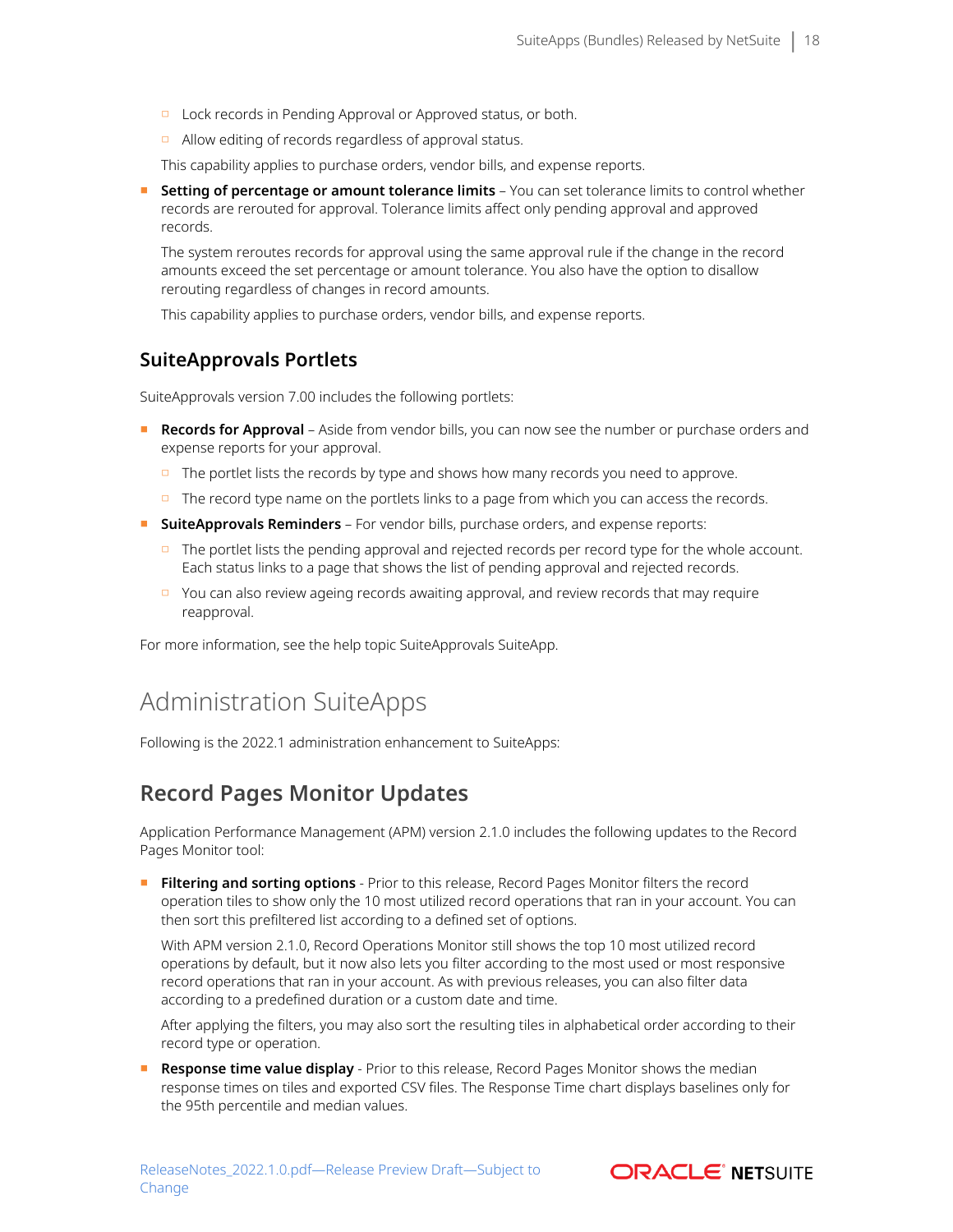With APM version 2.1.0, Record Pages Monitor now shows the average response times on tiles and exported CSV files. A baseline for the average response time value is also added to the Response Time chart.

To view the changes, go to Customization > Performance > Record Pages Monitor.

<span id="page-18-2"></span>For more information about these updates, see the help topic Monitoring Record Pages

## Inventory Management SuiteApps

Following are the 2022.1 inventory management enhancements to SuiteApps:

- [New On-demand Inspection Queue Capability in Quality Management](#page-18-0)
- [Quality Management Enhancements](#page-18-1)
- <span id="page-18-0"></span>■ [SCM Mobile Enhancements](#page-20-0)

### **New On-demand Inspection Queue Capability in Quality Management**

**Important:** This feature is targeted to be available in February 2022.

Starting 2022.1, you can trigger an inspection queue on demand with or without reference to a NetSuite transaction context. Quality Management SuiteApp provides enhanced quality control with ad hoc inspection queues, which you can manually trigger to inspect items.

You can create the following types of ad hoc inspection queues:

- **A queue with a transaction reference** to inspect an item before you receive it in inventory, with reference to a parent or an inventory transaction, or with different inspection criteria after rework.
- <span id="page-18-1"></span>■ **A queue without a transaction reference** – to inspect an item on a shelf or in inventory at any time.

### **Quality Management Enhancements**

**Important:** This feature is targeted to be available in February 2022.

Quality Management SuiteApp version 2022.1 includes the following enhancements:

- [New Saved Searches](#page-18-3)
- <span id="page-18-3"></span>■ [New Workflows](#page-19-0)

### **New Saved Searches**

To access your Quality Management saved searches, go to Quality > Reports. The following table shows the new saved searches incorporated into Quality Management SuiteApp from the SuiteSuccess add-on.

| Saved Search                         | ID                                  | Description                                                   |
|--------------------------------------|-------------------------------------|---------------------------------------------------------------|
| OM Incoming Inspections<br>Scorecard | customsearch qm inco insp scorecard | Count of item receipt quality inspection<br>results by status |

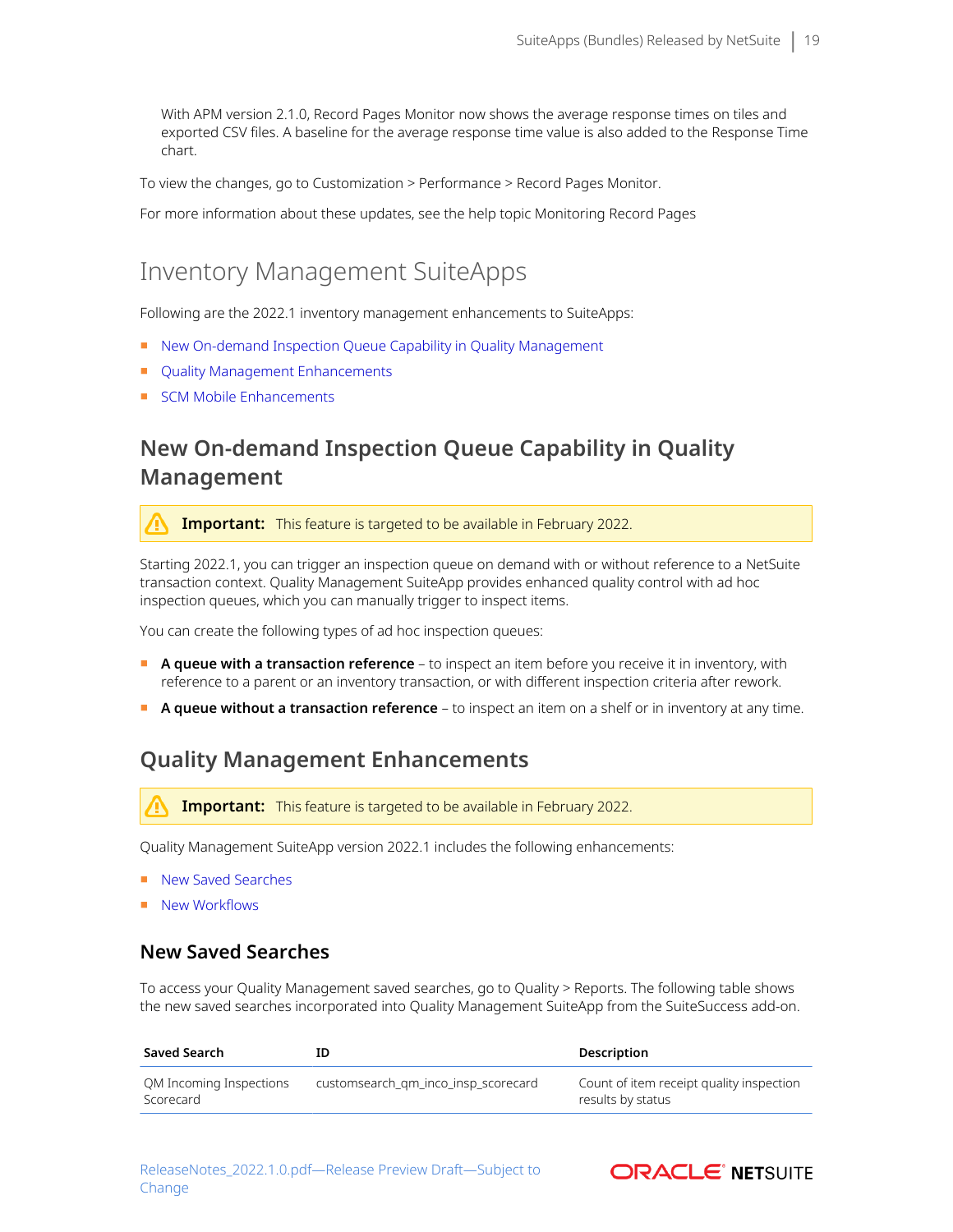| <b>Saved Search</b>                                  | ID                                                               | Description                                                                                |
|------------------------------------------------------|------------------------------------------------------------------|--------------------------------------------------------------------------------------------|
| QM Incoming Results by<br>Specification & Inspection | customsearch_qm_inco_results_spec_insp                           | Item receipt inspection results                                                            |
|                                                      | QM Inspection Detail Results customsearch_qm_insp_detail_results | Quality inspection results at an<br>inspection detail-level                                |
| <b>QM Inspection Detail</b><br>Scorecard             | customsearch_qm_insp_detail_scorecard                            | Count of inspection detail quality results<br>by status                                    |
| QM Inspection Field Detail                           | customsearch_qm_insp_field_detail                                | Quality inspection results at an<br>inspection field-level                                 |
| QM Inspection Field<br>Scorecard                     | customsearch_qm_insp_field_scorecard                             | Count of inspection field quality results<br>by status                                     |
| QM Inspection Samples<br>Scorecard                   | customsearch qm insp samples scorecard                           | Count of inspection field quality results<br>by status for samples                         |
| Scorecard                                            | QM Production Specification customsearch_qm_prod_spec_scorecard  | Count of specification quality results by<br>status for work orders and assembly<br>builds |
| QM Quality Inspection<br>Queue Assigned              | customsearch qm insp queue assigned                              | Inspection queues assigned to<br>inspectors                                                |
| QM Quality Inspection<br>Queue Unassigned            | customsearch_qm_insp_queue_unassigned                            | Inspection queues not assigned to<br>anyone                                                |
| QM Quality Inspection<br>Results                     | customsearch_qm_insp_results                                     | Quality inspection results status                                                          |
| QM Quality Inspection<br>Values Reported             | customsearch_qm_insp_values_reported                             | Reported quality check values for<br>inspection                                            |
| QM Quality Test Required                             | customsearch_qm_test_required                                    | Count of transactions by transaction<br>type that are eligible for quality<br>inspections  |
| QM Vendor Scorecard                                  | customsearch_qm_vendor_scorecard                                 | Quality inspection results by count for<br>each vendor                                     |
| QM Inspections Menu                                  | customsearch_qm_insp_menu                                        | List of inspections and their attributes                                                   |

### <span id="page-19-0"></span>**New Workflows**

To access your Quality Management workflows, go to Customization > Workflow > Workflows. The following table shows the new workflows incorporated into Quality Management SuiteApp from the SuiteSuccess add-on.

| Workflow                                   | ΙD                                                | Description                                                                                                                                                                            |
|--------------------------------------------|---------------------------------------------------|----------------------------------------------------------------------------------------------------------------------------------------------------------------------------------------|
| OM Populate Vendor                         | customworkflow qm populate vendor                 | Populates the vendor transaction in the<br>quality inspection queue record                                                                                                             |
| QM Quality Data Sample<br>Scorecard Update | customworkflow gm data sample<br>scorecard_update | Populates the Test Pass and Test Fail fields<br>with integers in the following scorecards for<br>sampled items:<br>QM Incoming Inspections Scorecard<br>QM Inspection Detail Scorecard |

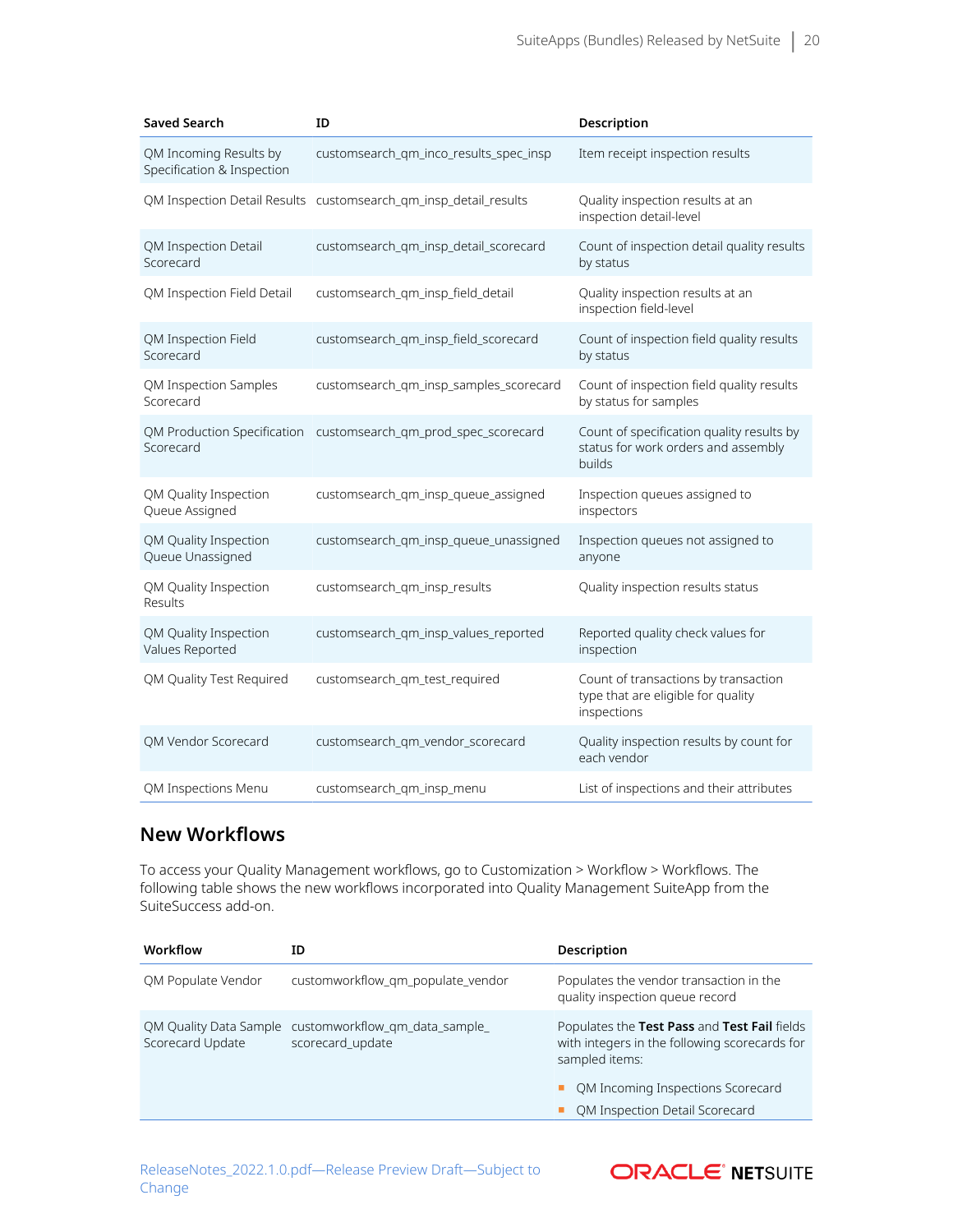| Workflow                             | ΙD                                                 | Description                                                                                     |
|--------------------------------------|----------------------------------------------------|-------------------------------------------------------------------------------------------------|
|                                      |                                                    | QM Inspection Field Scorecard                                                                   |
|                                      |                                                    | QM Inspection Samples Scorecard                                                                 |
| QM Send Email on<br>Failure          | customworkflow_qm_send_email_on_failure            | Sends an email message if the quality<br>specification fails                                    |
| OM Send Email When<br>Added to Queue | customworkflow gm send email added<br>queue        | Sends an email message when the system<br>automatically adds an item to the inspection<br>queue |
| OM Vendor Scorecard<br>Field Update  | customworkflow gm vendor scorecard field<br>update | Assigns an integer to a quality inspection<br>result to enable accurate counting                |

### <span id="page-20-0"></span>**SCM Mobile Enhancements**

**Note:** SCM Mobile is shared with the following NetSuite features and SuiteApps: Warehouse Management, Manufacturing Mobile, and Pack Station. For more information, see the help topic SCM Mobile.

NetSuite 2022.1 includes the following enhancements for SCM Mobile:

■ **Ability to add columns to a table** - You can add columns to a Data Table element used in a standard or custom mobile process. SCM Mobile maps the rows of your additional columns with those from the columns of the existing table.

Using a RESTlet, you can save the data from additional columns to a NetSuite record. For mobile configuration, you can set up a RESTlet type of action for the button click event of the associated mobile page. For mobile customization, you can set it up for the column click, row click, and button click events.

- **Enhanced navigation for popup windows** Previously, you can navigate to the parent page only of a popup window. Now, you can specify the target page for the mobile action that you set up to perform the navigation. You can add conditions to control the navigation.
- **Update to printer type options** When you specify a printer type, you can now choose the **All Types** option for printers that support labels and reports. See the help topic Setting Up Your Printers.
- **Automatically Submit Default Values** This checkbox appears on the configuration and customization pages for Text Box element types. When you assign a default value to the element, you can check this box. NetSuite automatically submits the default value, along with the mobile page, after the element is populated.

For custom mobile processes, the data or page submission depends on the settings for the Action Button element that you choose as the primary action. See the help topic Configuring Mobile Page Elements.

# <span id="page-20-1"></span>Localization SuiteApps

Following are the 2022.1 localization enhancements to SuiteApps:

- [Advanced Localization Features Enhancements](#page-21-0)
- [ANZ Localization Preferences and Supplier List Updates](#page-21-2)
- [Contra Account Sheets Now Available in SuiteApp Marketplace](#page-21-1)
- [Portugal Invoice Certification Enhancements](#page-22-0)

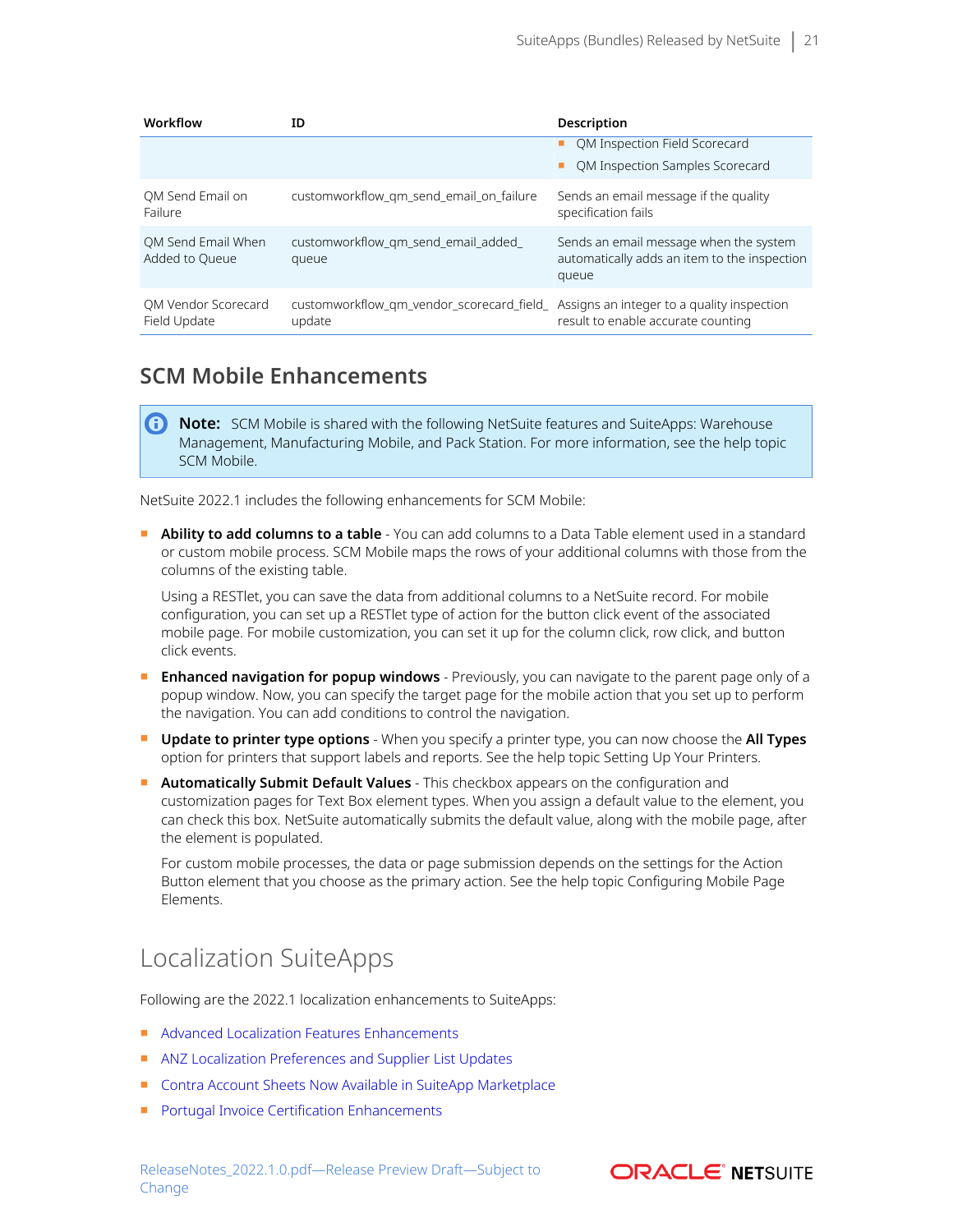<span id="page-21-0"></span>■ [United Kingdom Localization Enhancements](#page-22-1)

### **Advanced Localization Features Enhancements**

In Advanced Localization Features version 1.02, you can now use additional printing options to customize your invoices and credit memos.

- **Print Note if There's No Payment Discount** Adds a note when payment discount is not applied.
- **Mark Document as Copy or Duplicate** Enables labeling the document as Copy or Duplicate.
- **Hide Total Incl. VAT Column** Hides the Total Incl. VAT Column from the printed invoice.

You can customize the label of printed invoices and credit memos using the **Use Popup for Email Transaction Button**.

<span id="page-21-2"></span>For more information, see the help topic Advanced Localization Features.

### **ANZ Localization Preferences and Supplier List Updates**

To avoid possible conflicts with other SuiteApps, the script IDs for the following fields in the ANZ Localization SuiteApp are changed in version 1.1.3.

| Page                     | Field                    | <b>New Script ID</b>                    | Old Script ID                               |  |
|--------------------------|--------------------------|-----------------------------------------|---------------------------------------------|--|
| <b>ANZ Preferences</b>   | ABN Verification Warning | custrecord anz bn_verification<br>comp  | custrecord bn verification<br>warnings_comp |  |
|                          | Allow Override           | custrecord anz override bn<br>warnings  | custrecord override bn warnings             |  |
| Supplier ABN List Report | Export File Name         | custrecord anz current date             | custrecord current date                     |  |
|                          | Export File Name         | custrecord_anz_running_<br>number count | custrecord running number<br>count          |  |
|                          | Supplier List            | custrecord anz date                     | custrecord date                             |  |

After the update, the following values will reset:

- **EXT Supplier list exported file name** The running number count used in the supplier list exported file name will reset. You can access the Supplier ABN List Report page at Setup > ANZ Localization > Supplier List. For more information, see the help topic Supplier ABN List Report.
- **ANZ Preferences** The preferences on this page will reset to their default values. To set the values again for ABN Verification Warning, go to Setup > ANZ Localization > Preferences. If applicable, check the Allow Override box. For more information, see the help topic Setting Up ANZ Localization Preferences.

**C** Note: If you have existing customizations that use any of the old script IDs, you need to update these customizations to use the new script IDs after the SuiteApp is updated to version 1.1.3.

<span id="page-21-1"></span>In addition, this update removes the duplicate vendor records from the Supplier ABN List Report page.

### **Contra Account Sheets Now Available in SuiteApp Marketplace**

Contra Account Sheets version 1.2.1 is now available for installation from the SuiteApp Marketplace (Application ID: com.netsuite.kontenblatt). This SuiteApp enables you to generate transaction reports with contra account information.

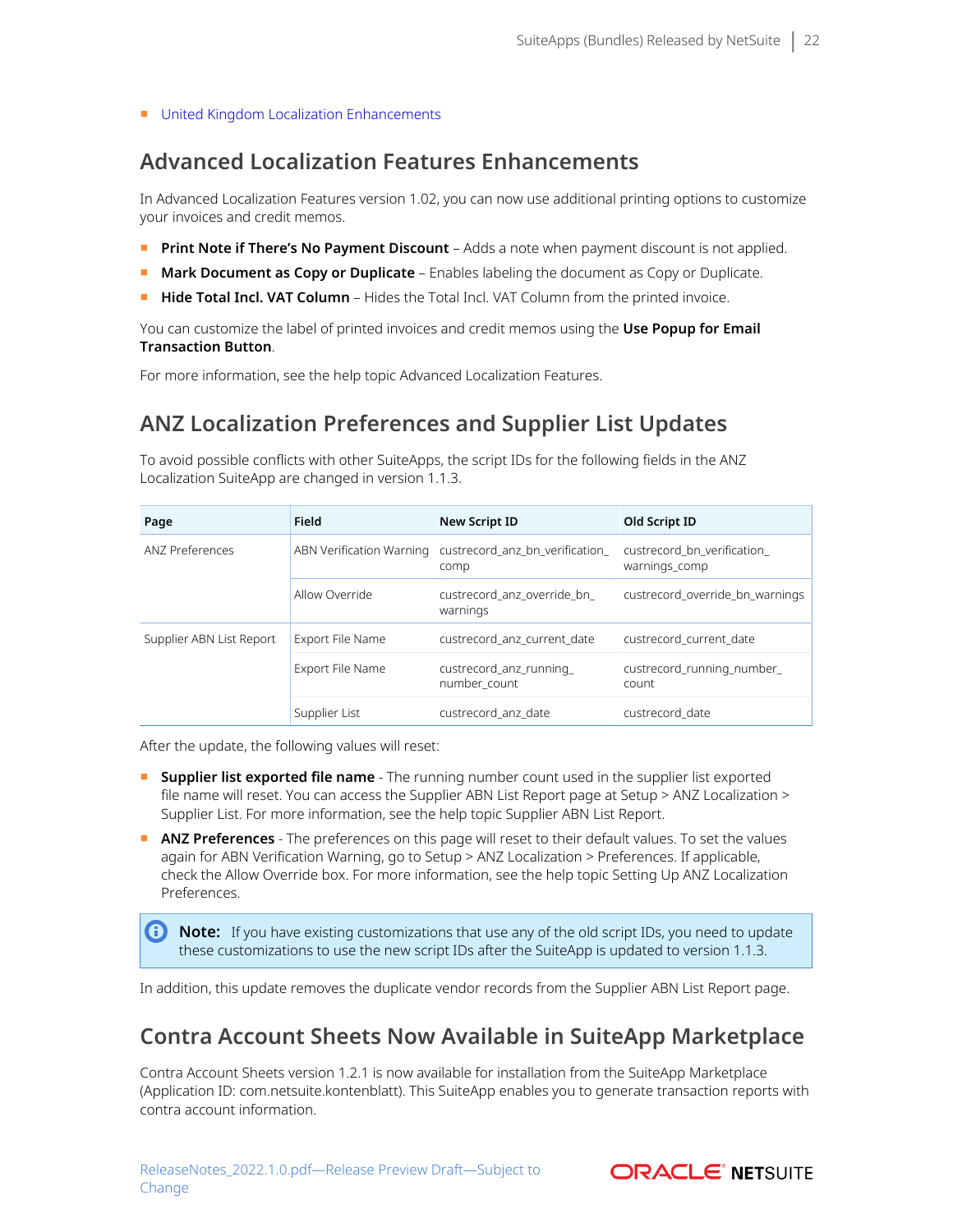Previously, you can install the Contra Account Sheets SuiteApp from the Search & Install Bundles page. If you have the previous SuiteApp (version 1.01, bundle ID: 314179) installed in your NetSuite account, you need to uninstall that SuiteApp first before installing the new version of Contra Account Sheets from SuiteApp Marketplace.

### <span id="page-22-0"></span>**Portugal Invoice Certification Enhancements**

Portugal Invoice Certification SuiteApp provides the following enhancement in 2022.1:

### **Portugal Invoice Certification Document Series**

Following the mandate from the Portugal Tax and Customs Authority, the Portugal Invoice Certification SuiteApp version 1.06.0 enables you to create a document series for the following sales transaction types:

- Invoice
- Sales Order
- Cash Sale
- Payment
- Item Fulfillment
- Credit Memo
- Cash Refund

Starting January 1, 2022, sales transactions with a Portugal customer or subsidiary must have a document series identifier. You are not allowed to save a transaction if the document series identifier is missing. Transactions dated January 1, 2022 and later also includes the document series identifier in the Portugal Transaction ID.

<span id="page-22-1"></span>For more information, see the help topic Portugal Invoice Certification.

### **United Kingdom Localization Enhancements**

United Kingdom Localization version 1.05 includes the following enhancements:

- **Period VAT return VAT100 (pre-2021) and UK Submit VAT Return via CSV** These reports can now be exported in PDF format.
- **Period VAT return VAT 100** This report now supports multi-book accounting.
- **Intrastat Arrivals** These reports are updated in accordance with Brexit negotiations. Three reports are now available:
	- □ **Intrastat Arrivals (Pre-2021)** Valid through December 31, 2020.
	- □ **Intrastat Arrivals (2021)** Valid from January 1, 2021 through December 31, 2021.
	- □ **Intrastat Arrivals (Post-2021)** Valid starting January 1, 2022.
- <span id="page-22-2"></span>**• SVB BACS, MULTIBACS or Faster Payments** – This new payment template from SVB bank is now available in CSV format.

## Manufacturing SuiteApps

Following are the 2022.1 manufacturing enhancements to SuiteApps:

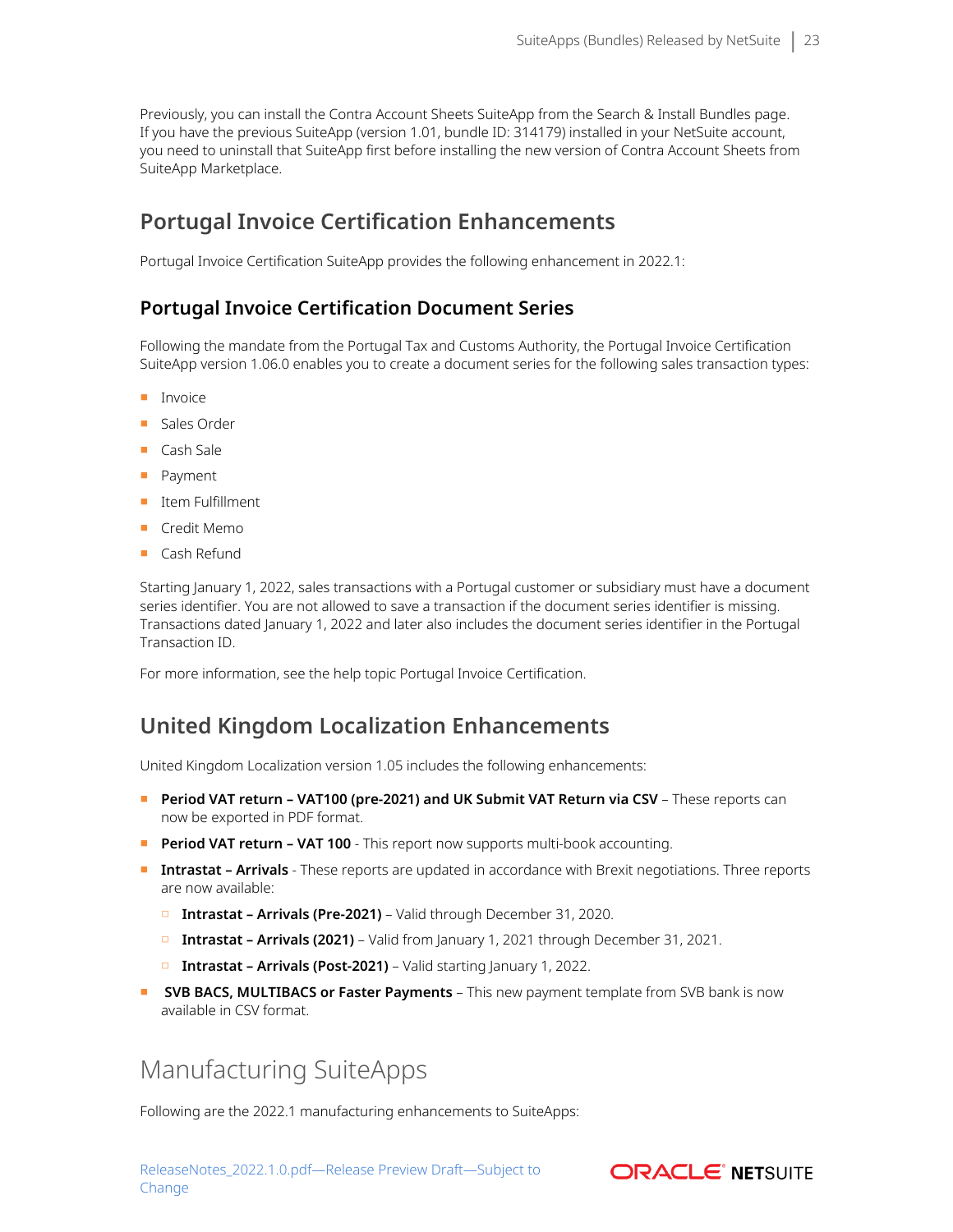### <span id="page-23-1"></span>**Enhanced Usability for Scanner Flow in Manufacturing Mobile**

**Important:** This feature is targeted to be available in February 2022.

Manufacturing Mobile includes the following usability enhancements to scanner flow:

- On the Select Shift page, the **Description** column is added to the Shifts table. This column provides additional context about the specific shift. Additionally, the default number of shifts listed is reduced to one.
- Popup messages and error messages for entering a reported quantity are updated. The messages now provide better descriptions of the outcome of specific actions.
- To provide additional context about the work order, some pages are updated with new columns and fields.
- <span id="page-23-3"></span>■ To reduce the number of pages to navigate, some confirmation and success message pages are removed.

## Non-Profit SuiteApps

<span id="page-23-0"></span>Following are the 2022.1 non-profit enhancements to SuiteApps:

## **Custom Segments Update in Labor Expense Allocation Preferences**

Previously, on the Labor Expense Allocation Preferences page, you need to individually check each box for the custom segments in which the expenses need to be allocated.

In Labor Expense Allocation SuiteApp version 1.00.3, custom segments checkboxes are replaced with a multi-select field labeled as **Custom Segments** on the Labor Expense Allocation Preferences page. New custom segments columns are automatically shown on the NFP Employee Timesheet and Pay Type Allocation records based on your custom segment record preference.

<span id="page-23-4"></span>For more information, see the help topic Setting Up Labor Expense Allocation Preferences.

# Order Management SuiteApps

Following are the 2022.1 order management enhancements to SuiteApps:

- [Electronic Bank Payment Enhancements](#page-23-2)
- <span id="page-23-2"></span>■ [Pack Station Enhancements](#page-25-0)

### **Electronic Bank Payment Enhancements**

NetSuite 2022.1 includes the following enhancements to Electronic Bank Payments SuiteApp:

- [Bulk Update of Payment Batches](#page-24-0)
- [Exclude Transactions from Electronic Payments Processes](#page-24-1)
- [Process Payments for Vendors from Primary and Secondary Banks](#page-24-2)

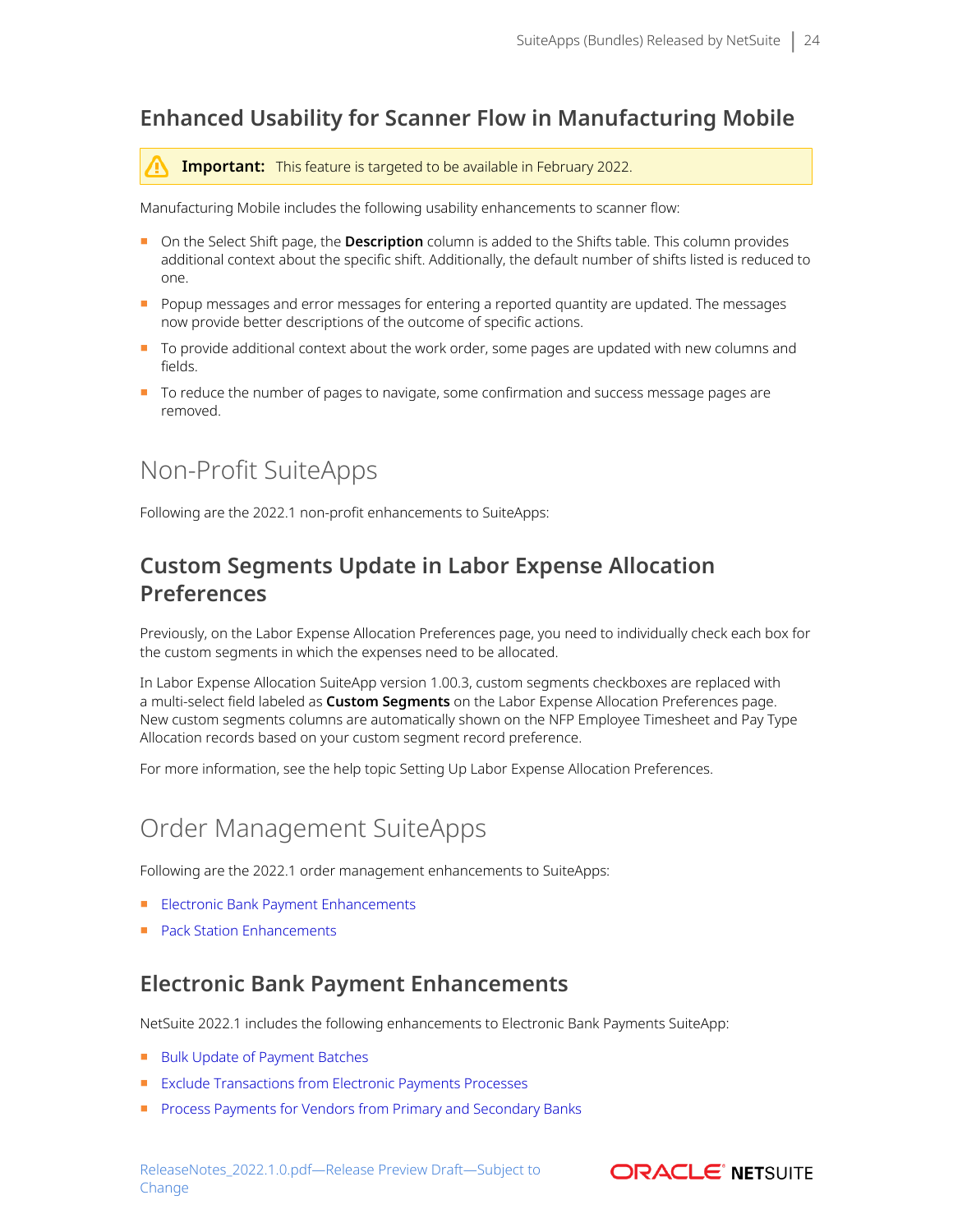- [Process Transactions for Locked Posting Period](#page-24-3)
- [Auto Process Payment File Administration \(PFA\) Stuck in Queue](#page-25-2)
- <span id="page-24-0"></span>■ [SuiteScript Permission for Custom EFT Role](#page-25-3)

### **Bulk Update of Payment Batches**

You can now add information directly in the **EFT File Reference Note** and **Aggregate by Payee** columns on the **Open** subtab of the Payment Batch List. You can perform this process instead of adding the same information by editing a batch on the Bill Payment Batch page from the **Pending Approval** subtab.

### <span id="page-24-1"></span>**Exclude Transactions from Electronic Payments Processes**

You can exclude any invoice and credit memo from electronic payments processing by checking the **Exclude from Electronic Bank Payments Processing** box. This box is available on invoice, credit memo, and sales order records.

### <span id="page-24-2"></span>**Process Payments for Vendors from Primary and Secondary Banks**

Starting 2022.1, you can process payments using primary or secondary entity banks. A new **Entity Bank** list is added on the EFT subtab for the following transaction types:

- Bills
- Bill Credit
- Bill Payment
- Commission
- Expense Report

For commission transaction type, the **Entity Bank** list is available on the Custom subtab. The **Entity Bank (Employee)** list is used for employee commission transactions and the **Entity Bank (Vendor)** list is used for partner commission transactions.

All the entity banks of the transaction are shown in the **Entity Bank** list regardless of their bank type (primary or secondary) and subsidiaries. Selecting an entity bank at the transaction level does not depend on the **EFT Bill Payment** setting on the EFT Bill Payment Processing page.

The SuiteApp also includes a new EFT Global Bill Payment Processing page. On this page, you can submit payment files for processing transactions with an entity bank at transaction level. The following transactions will not be processed on the EFT Global Bill Payment Processing page:

- Transactions where an entity bank is not specified. These transactions are processed from the Bill Payment Processing page.
- Transactions where an inactive entity bank is selected. The inactive entity bank remains selected on the transaction, but the transaction will not be processed by the SuiteApp.

### <span id="page-24-3"></span>**Process Transactions for Locked Posting Period**

You can post transactions or process payments in locked posting period only if the **Override Period Restrictions** permission is enabled for your account. If the Override Period Restrictions permission is not enabled in your account, then the locked period posting is restricted for the following payment processes:

■ Bill Payments Processing or Invoice Payments Processing

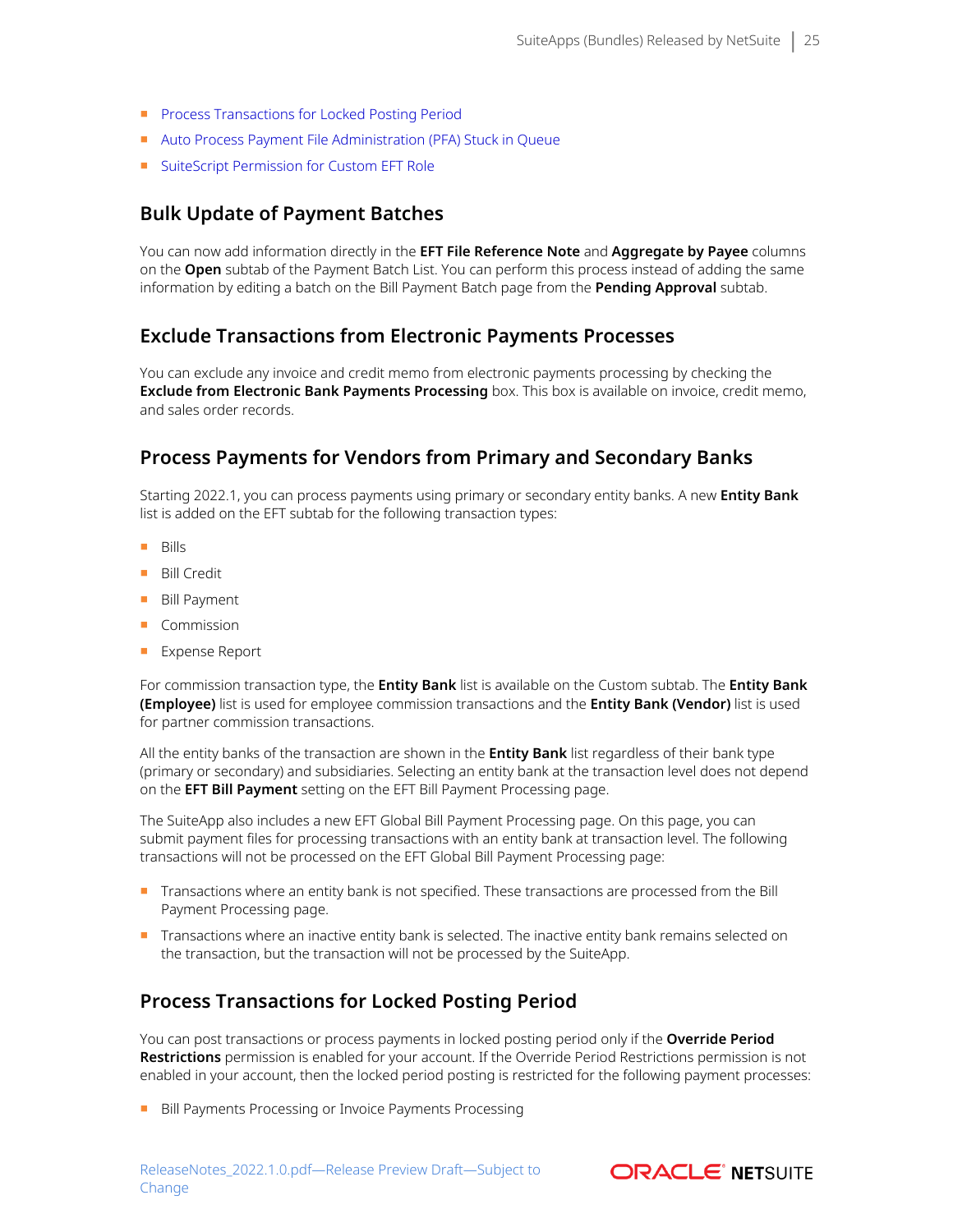- Payment Reversals
- Rollback and Reprocess
- Batch Processes
- <span id="page-25-2"></span>■ EPAPI

### **Auto Process Payment File Administration (PFA) Stuck in Queue**

Electronic Bank Payments version 2022.1 includes a new map/reduce script **Auto Process Queued PFA**, which lets you process PFA stuck in a payment queue. When the script runs, it sets the status of the stuck PFA to failed and automatically processes the next PFA in the queue. You can run the script deployment **customdeploy\_15531\_auto\_queued\_pfa\_ss** on demand or you can set a schedule for it to run daily.

Alternatively, you can manually set the status of stuck PFAs to failed to continue processing PFAs in queue. To manually set the status of a stuck PFA, see the SuiteAnswers support article [Payment File](https://netsuite.custhelp.com/app/answers/detail/a_id/26150/kw/26150) [Administration Stuck in Queued Status](https://netsuite.custhelp.com/app/answers/detail/a_id/26150/kw/26150)(Answer ID: 26150).

### <span id="page-25-3"></span>**SuiteScript Permission for Custom EFT Role**

The Custom EFT role is updated to include the SuiteScript permission with View level to enable payment reversals. If you have an existing custom role created from the Custom EFT role, then you need to add this permission manually. Otherwise, opening the Payment Reversals page without updating the custom role permission can lead to errors in certain scenarios.

When you create a new custom role from the Custom EFT role, the SuiteScript permission is automatically added.

### <span id="page-25-0"></span>**Pack Station Enhancements**

O **Note:** Use of the Pack Station app requires that you install the SCM Mobile and Pack Station SuiteApps. See the help topic Installing the Pack Station SuiteApp.

NetSuite 2022.1 includes the following enhancements to Pack Station:

■ **Bulk packing of items that ship as is** - For items that ship as is or ship individually, you can now specify the number of items you want to pack.

Pack Station automatically adds a pack carton for each item quantity. If you predefine your pack carton details, it also closes the pack cartons that it adds.

■ **Change the weight unit** - When you pack items, you can now change the unit of a pack carton's weight.

<span id="page-25-1"></span>For more information, see the help topic Packing Items into Cartons.

## Taxation SuiteApps

Following are the 2022.1 taxation enhancements to SuiteApps:

- SuiteTax SuiteApps
	- □ [Tax Reporting Framework Enhancements](#page-26-0)
		- ▬ [Tax Reporting Category Enhancements](#page-26-1)
		- ▬ [Custom Detailed Report Templates](#page-26-2)

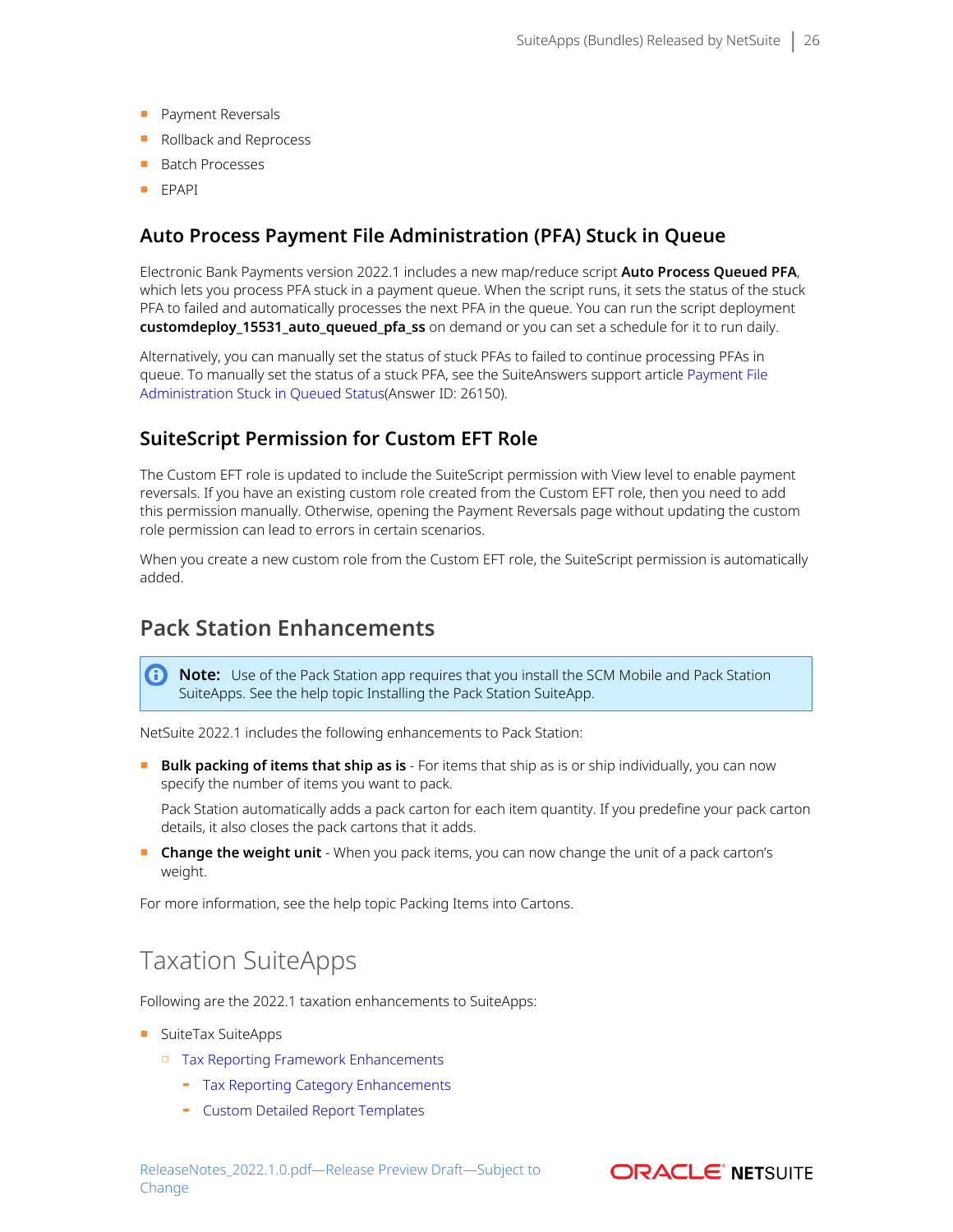- ▬ [Enhanced Support for Accounts without SuiteTax](#page-27-0)
- Legacy Tax SuiteApps
	- □ [International Tax Reports Enhancements](#page-27-1)
		- ▬ [Germany VAT Report Updates](#page-27-2)
		- [United Kingdom Reduced Rate Tax Code and VAT100 Report Updates](#page-28-0)
	- □ [International Tax Reports Issue Fixes](#page-28-1)
		- ▬ [International Tax Reports 3.121.0 Issue Fixes](#page-28-2)

### <span id="page-26-3"></span>**SuiteTax SuiteApps**

**Important:** The SuiteTax enhancements in this section are applicable only to NetSuite production and Sandbox accounts where the SuiteTax feature is enabled. For NetSuite accounts without SuiteTax, see [Legacy Tax SuiteApps.](#page-27-3)

### <span id="page-26-0"></span>**Tax Reporting Framework Enhancements**

Tax Reporting Framework SuiteApp includes the following enhancements in 2022.1:

- [Tax Reporting Category Enhancements](#page-26-1)
- [Custom Detailed Report Templates](#page-26-2)
- <span id="page-26-1"></span>■ [Enhanced Support for Accounts without SuiteTax](#page-27-0)

#### Tax Reporting Category Enhancements

In Tax Reporting Framework SuiteApp version 1.10.0, the Tax Reporting Category sublist field is enabled on all taxable transaction lines for accounts with SuiteTax and all taxable transaction lines with a Norway nexus for accounts without SuiteTax.

The following are the supported transaction types:

- Cash Sales
- Expense Reports
- Invoices
- Journal Entries
- Purchase Orders
- Sales Orders
- Vendor Bills
- Vendor Return Authorizations
- Credit Memos
- <span id="page-26-2"></span>■ Bill Credits

#### Custom Detailed Report Templates

Tax Reporting Framework SuiteApp version 1.10.0 adds support for custom detailed report templates. The new detailed report templates do not have a fixed set of columns and provide Localization teams with more flexibility in customizing reports.

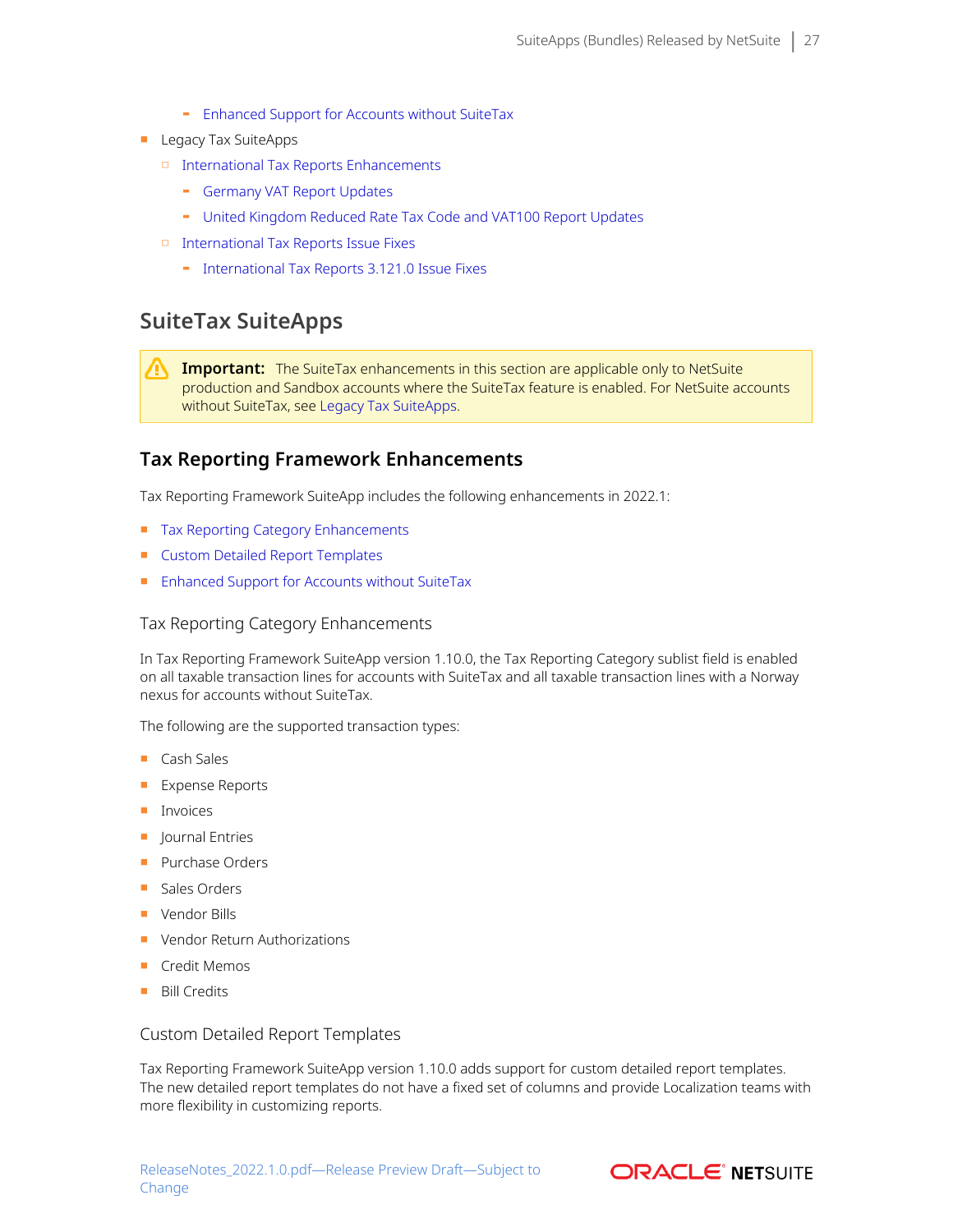#### <span id="page-27-0"></span>Enhanced Support for Accounts without SuiteTax

Tax Reporting Framework SuiteApp version 1.06.0 enables access to the Country Tax Reporting Preferences page in NetSuite accounts without SuiteTax. This page enables you to set your preferences when generating your country tax reports. To access the Country Tax Reports Preferences page, you must install a localization SuiteApp that provides a VAT report.

You can configure the following settings on the Country Tax Reports Preferences page:

- Period Filters
- Tax Audit Files Data Filters

See the help topics Setting Up Country Tax Reporting Preferences and Tax Reporting Framework Support For Accounts Without SuiteTax for more information.

Tax Reporting Framework SuiteApp version 1.09.0 provides additional features to support VAT report generation on localization SuiteApps. The following features are now available:

- VAT Report Generation
- Notional Tax Amount Reporting
- VAT Return Form Versioning
- Non-deductible Tax Amount Reporting
- PDF and XML Export

You can access these VAT reporting features when you install a localization SuiteApp that provides VAT reports built with these features.

For more information, see the help topic Tax Reporting Framework Support For Accounts Without SuiteTax.

### <span id="page-27-3"></span>**Legacy Tax SuiteApps**

**Important:** The legacy tax enhancements in this section are applicable only to NetSuite accounts without the SuiteTax feature. For NetSuite accounts with SuiteTax, see [SuiteTax](#page-26-3) [SuiteApps.](#page-26-3)

### <span id="page-27-1"></span>**International Tax Reports Enhancements**

International Tax Reports SuiteApp includes the following enhancements in 2022.1:

- [Germany VAT Report Updates](#page-27-2)
- <span id="page-27-2"></span>■ [United Kingdom Reduced Rate Tax Code and VAT100 Report Updates](#page-28-0)

#### Germany VAT Report Updates

In International Tax Reports version 3.121.0, the XML files for Germany annual VAT reports are updated for report compatibility with ElsterTransit. ElsterTransit replaces FormularDepotXI, and is now the e-filing solution supported by NetSuite for online submissions of Germany VAT returns. For more information, see the help topic Submitting the German Tax Return to Elster.

The Germany Monthly/Quarterly VAT Return is also updated to properly report the One Stop Shop (OSS) tax code in Box 45: Net amount of sales OS-DE. For more information about Germany VAT reporting see the help topic What goes into each box – Germany Monthly/Quarterly VAT report.

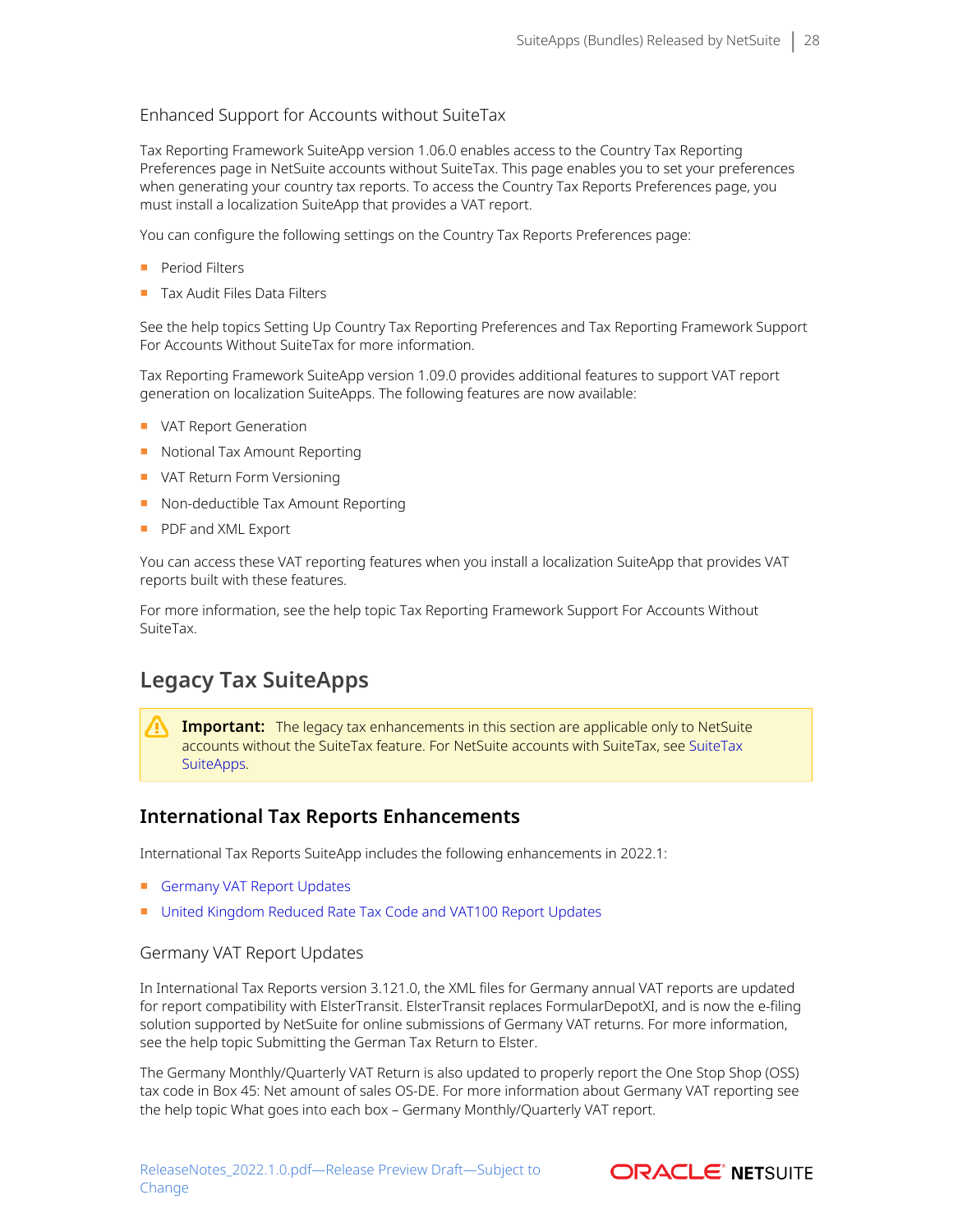**1** Note: Only OSS transaction lines that use OSS tax codes are supported by the SuiteApp. OSS transactions that use other tax codes are not included in the reports provided by the International Tax Reports SuiteApp.

### <span id="page-28-0"></span>United Kingdom Reduced Rate Tax Code and VAT100 Report Updates

In July 15, 2020, United Kingdom temporarily applied a reduced rate of 5% (R-GB) to certain supplies in the tourism and hospitality sectors. This temporary reduced rate ended on September 30, 2021. Effective October 1, 2021, United Kingdom will apply a reduced rate of 12.5% to applicable tourism and hospitality sectors.

International Tax Reports version 3.121.0 includes automatic provisioning of the new reduced rate tax code upon creation of new United Kingdom subsidiary or nexus.

| <b>Tax Code</b> | <b>Description</b> | <b>Properties</b>                               |  |  |
|-----------------|--------------------|-------------------------------------------------|--|--|
| $R1-GB$         | Reduced Rate 12.5% | <b>Rate: 12.5%</b>                              |  |  |
|                 |                    | <b>Effective From: October 1, 2021</b>          |  |  |
|                 |                    | <b>Available On: Both (Sales and Purchases)</b> |  |  |

The UK VAT100 Report also includes the following updates:

- The following boxes are updated to include the R1-GB tax code:
	- □ Box 1: VAT due on sales and other outputs
	- $\Box$  Box 4: VAT reclaimed in this period on purchases and other inputs (including acquisitions from the EC)
	- □ Box 6: Total value of sales and all other outputs excluding any VAT
	- □ Box 7: Total value of purchases and all other inputs excluding any VAT
- Box 6: Total value of sales and all other outputs excluding any VAT is updated to properly report the EU One Stop Shop (OSS) tax code type.

**Note:** Only OSS transaction lines that use OSS tax codes are supported by the SuiteApp. OSS transactions that use other tax codes are not included in the reports provided by the International Tax Reports SuiteApp.

To learn more about UK's VAT100 form update and tax codes, see the help topics United Kingdom Tax Codes and What goes into each box – United Kingdom VAT100 report.

### <span id="page-28-1"></span>**International Tax Reports Issue Fixes**

<span id="page-28-2"></span>International Tax Reports SuiteApp includes the following issue fixes in 2022.1:

International Tax Reports 3.121.0 Issue Fixes

International Tax Report SuiteApp version 3.121.0 includes the following fixes:

- **Finland VAT Report** The report is updated to correctly calculate the value of the Tax payable/Tax that qualifies for refund box. For more information about the formula change, see the help topic What goes into each box – Finland VAT Report.
- **Germany Monthly/Quarterly VAT Report** Lines 62, 66, and 68 are updated with the correct formula:
	- $\Box$  Line 62 = Line 52 Box 66 Box 61 Box 62 Box 67 Box 63 Box 59 Box 64

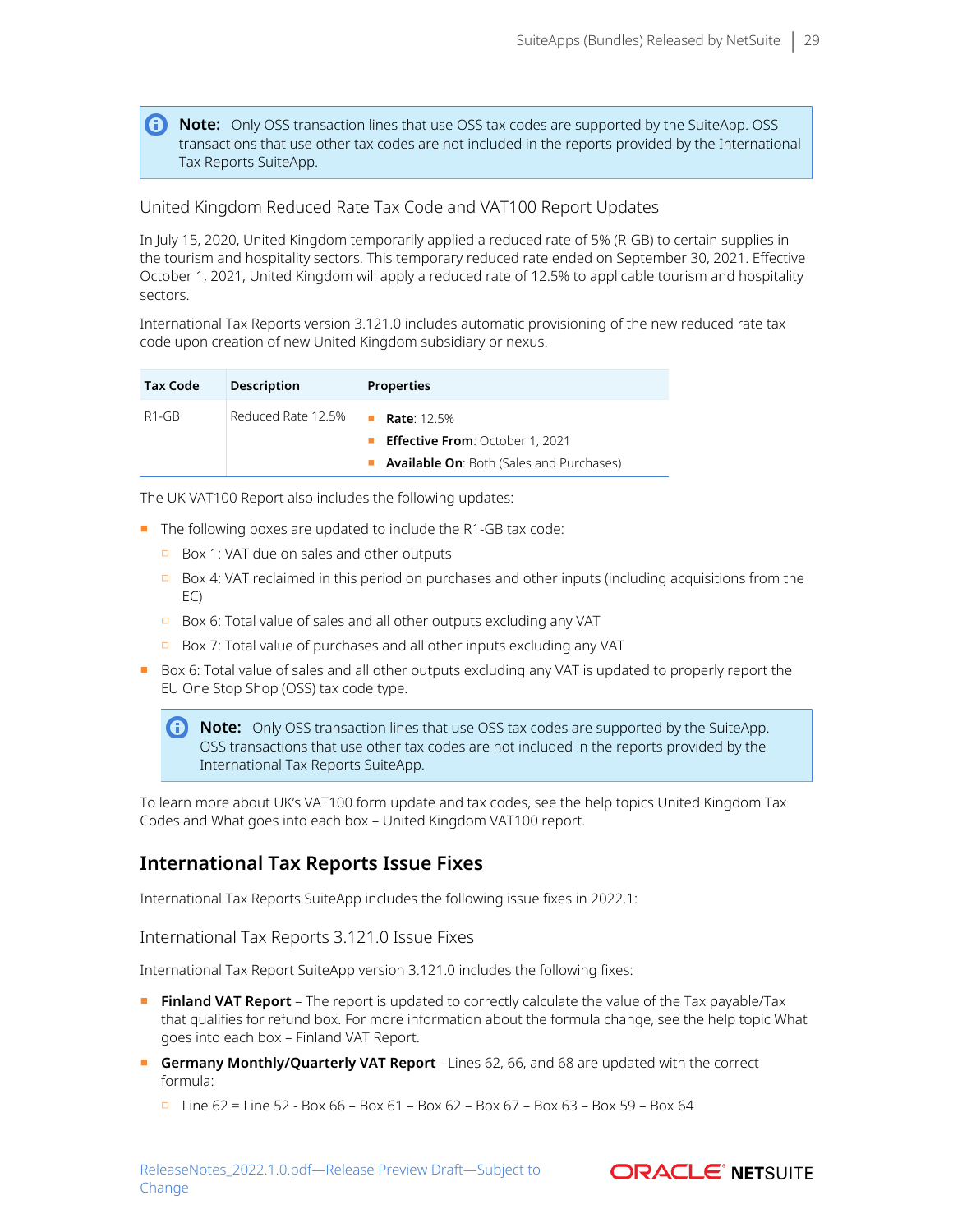- $\Box$  Line 66 = Line 62 + Box 65 + Box 69
- $\Box$  Line 68 (Box 83) = Line 66 Box 39

For more information about Germany VAT reporting and formula changes, see the help topics Submission of VAT Returns in Germany and What goes into each box – Germany Monthly/Quarterly VAT report.

- **One Stop Shop (OSS) Tax Code for Croatia** The OSS standard tax code rate for Croatia is updated to 25%. To learn more about EU OSS tax codes, see the help topic EU One Stop Shop Tax Code Provisioning.
- **United Kingdom MTD Fraud Prevention Headers** The following headers are updated to show the correct values in compliance with the U.K. MTD requirements:
	- □ Gov-Vendor-Version
	- □ Gov-Client-Browser-Do-Not-Track

To learn more about MTD fraud prevention headers, see the help topic Sending of MTD Anti-Fraud Headers.

# <span id="page-29-0"></span>SuiteApp Distribution

SuiteApp distribution includes SuiteBundler, SuiteApp Marketplace, and SuiteApp Control Center capabilities that you can use to distribute customizations to accounts.

NetSuite 2022.1 includes the following changes:

- [Bundle Support During Release Phasing](#page-29-1)
- <span id="page-29-1"></span>■ [SuiteBundler No Longer Receiving Feature Updates](#page-29-2)

## Bundle Support During Release Phasing

Bundle support during phasing of 2022.1 is consistent with the support provided during previous releases. During phasing of 2022.1, some accounts continue to use 2021.2 at the same time that other accounts are upgraded to 2022.1. Therefore, you may be using a different version than some of the accounts where your bundles are installed.

Review the following descriptions for a reminder of how bundles from different versions are handled during release phasing:

- Bundles developed with 2021.2 can be installed in accounts that are already using 2022.1.
- Bundles developed with 2022.1 can be installed in accounts that are still using 2021.2, but with the following limitations:
	- □ When a user in a 2021.2 account installs a bundle from a 2022.1 account, the bundle installation stops if there are object types in the bundle that are not supported in 2021.2.
	- □ A bundle with a script that uses a new API available only in 2022.1 can be installed into a 2021.2 account, but the script may not function correctly because 2021.2 does not support the API.

## <span id="page-29-2"></span>SuiteBundler No Longer Receiving Feature Updates

SuiteBundler is still supported, but it will not be updated with any new features. To take advantage of new features for packaging and distributing customizations, you can use the Copy to Account and SuiteCloud Development (SDF) features instead of SuiteBundler.

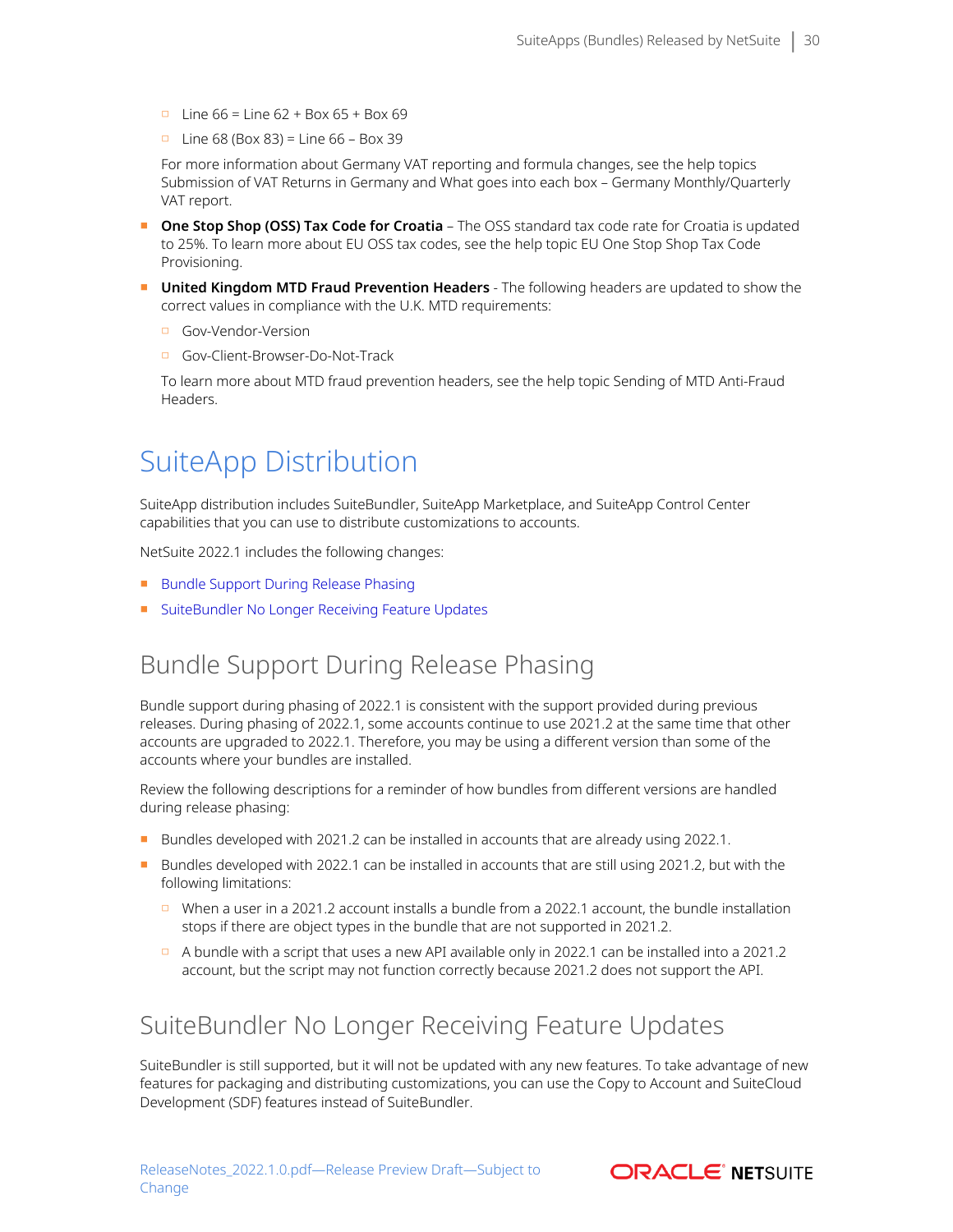Copy to Account is an administrator tool that you can use to copy custom objects between your accounts. The tool can copy one custom object at a time, including dependencies and data. For more information, see the help topic Copy to Account Overview.

SuiteCloud Development Framework is a development framework that you can use to create SuiteApps from an integrated development environment (IDE) on your local computer. For more information, see the help topic SuiteCloud Development Framework Overview.

# <span id="page-30-0"></span>SuiteCloud SDK

SuiteCloud Software Development Kit (SuiteCloud SDK) is a set of tools you can use to develop SuiteCloud Development Framework (SDF) projects. These tools are the SuiteCloud IDE plug-ins and command-line interfaces (SuiteCloud CLI).

SuiteCloud SDK for 2022.1 includes the following features and updates:

- [2022.1 SuiteCloud Extension for Visual Studio Code Is Not Yet Available](#page-30-1)
- [2022.1 SuiteCloud IDE Plug-in for WebStorm Is Not Yet Available](#page-30-2)
- [2022.1 SuiteCloud CLI for Node.js Is Not Yet Available](#page-30-3)
- [2022.1 SuiteCloud CLI for Java Is Not Yet Available](#page-31-0)
- <span id="page-30-1"></span>■ [2022.1 SuiteCloud IDE Plug-in for Eclipse Is No Longer Updated](#page-31-1)

# 2022.1 SuiteCloud Extension for Visual Studio Code Is Not Yet Available

The 2022.1 SuiteCloud Extension for Visual Studio Code is targeted for release in February 2022.

SuiteCloud Extension for Visual Studio Code provides a UI for NetSuite platform development using SuiteCloud Development Framework (SDF). For more information, see the help topic SuiteCloud Extension for Visual Studio Code Overview.

# <span id="page-30-2"></span>2022.1 SuiteCloud IDE Plug-in for WebStorm Is Not Yet Available

The 2022.1 SuiteCloud IDE plug-in for WebStorm is targeted for release in February 2022.

SuiteCloud IDE plug-in for WebStorm is an integrated development environment (IDE) that is packaged for NetSuite platform development. It provides a UI for SuiteCloud Development Framework (SDF). SDF is a development framework and deployment mechanism. You can download SuiteCloud IDE plug-in for WebStorm as a plug-in installation, develop SDF projects, and deploy them to your account. For more information, see the help topic SuiteCloud IDE Plug-in for WebStorm Overview.

# <span id="page-30-3"></span>2022.1 SuiteCloud CLI for Node.js Is Not Yet Available

The 2022.1 SuiteCloud Command-Line Interface for Node.js (SuiteCloud CLI for Node.js) is targeted for release in February 2022.

SuiteCloud CLI for Node.js is a tool that you can use with your own integrated development environment (IDE) or source-code editor to develop SDF projects. This CLI is optimized for the end-user experience. It is interactive and guides you through all the steps of the communication between your local project

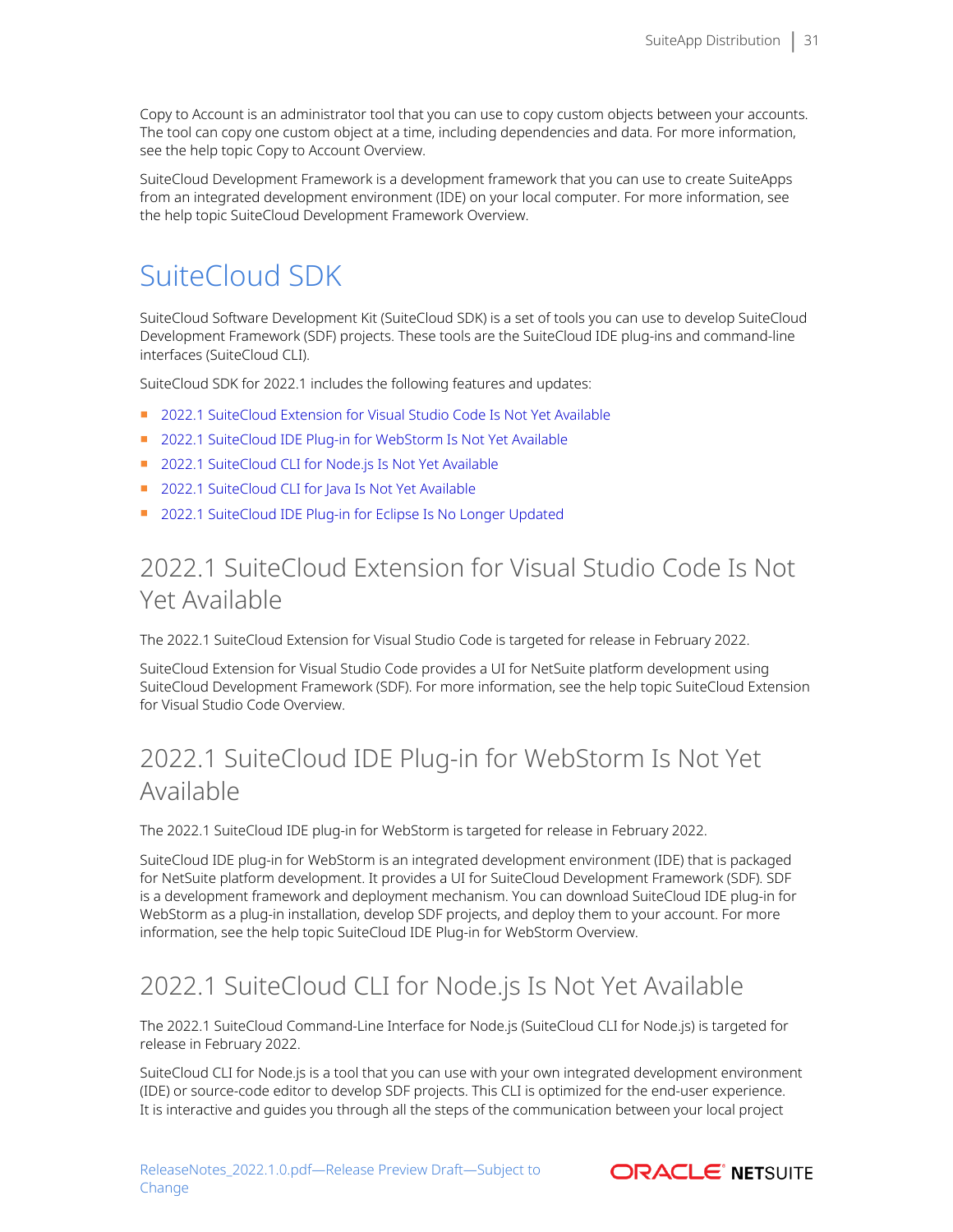and your NetSuite account. For more information about CLI for Node.js, see the help topic CLI for Node.js Guide.

SuiteCloud CLI for Node.js is an open-source project published in GitHub. To see its code and get the latest changes, see [SuiteCloud CLI for Node.js GitHub Repository.](https://github.com/oracle/netsuite-suitecloud-sdk)

# <span id="page-31-0"></span>2022.1 SuiteCloud CLI for Java Is Not Yet Available

The 2022.1 SuiteCloud Command-Line Interface for Java (SuiteCloud CLI for Java) is targeted for release in February 2022.

SuiteCloud CLI for Java is the SDF command-line interface. You can use the CLI for Java with your own integrated development environment (IDE) source-code editor to create SDF projects, including SDF SuiteApps. You can also create batch and shell scripts that use CLI commands to automate your project validation and deployment processes. When used with your own IDE, CLI for Java acts as an alternative to SuiteCloud IDE. For more information about CLI for Java, see the help topic CLI for Java Guide.

CLI for Java is supported on Windows, Linux, and Mac OS X. For more information, see the help topic CLI for Java Installation Prerequisites.

# <span id="page-31-1"></span>2022.1 SuiteCloud IDE Plug-in for Eclipse Is No Longer Updated

As of NetSuite 2022.1, the SuiteCloud IDE Plug-in for Eclipse will still be supported, but it will not be updated with any new features. Consider transitioning to the SuiteCloud Extension for Visual Studio Code or the SuiteCloud IDE Plug-In for WebStorm.

# <span id="page-31-2"></span>**SuiteScript**

Refer to the following sections for details on SuiteScript updates for NetSuite 2022.1:

- [2022.1 SuiteScript Record Exposures](#page-31-3)
- <span id="page-31-3"></span>■ [2022.1 SuiteScript Records Browser](#page-31-4)

# 2022.1 SuiteScript Record Exposures

| <b>Record Type</b>                        | Newly Exposed or Updated | <b>Notes</b> |
|-------------------------------------------|--------------------------|--------------|
| Planning View                             | Newly exposed            |              |
| Project Intercompany Cross Charge Request | Newly exposed            |              |

# <span id="page-31-4"></span>2022.1 SuiteScript Records Browser

<span id="page-31-5"></span>The 2022.1 SuiteScript Records Browser is not yet available.

# SuiteTalk Web Services Integration

NetSuite 2022.1 includes the following enhancements to web services features:

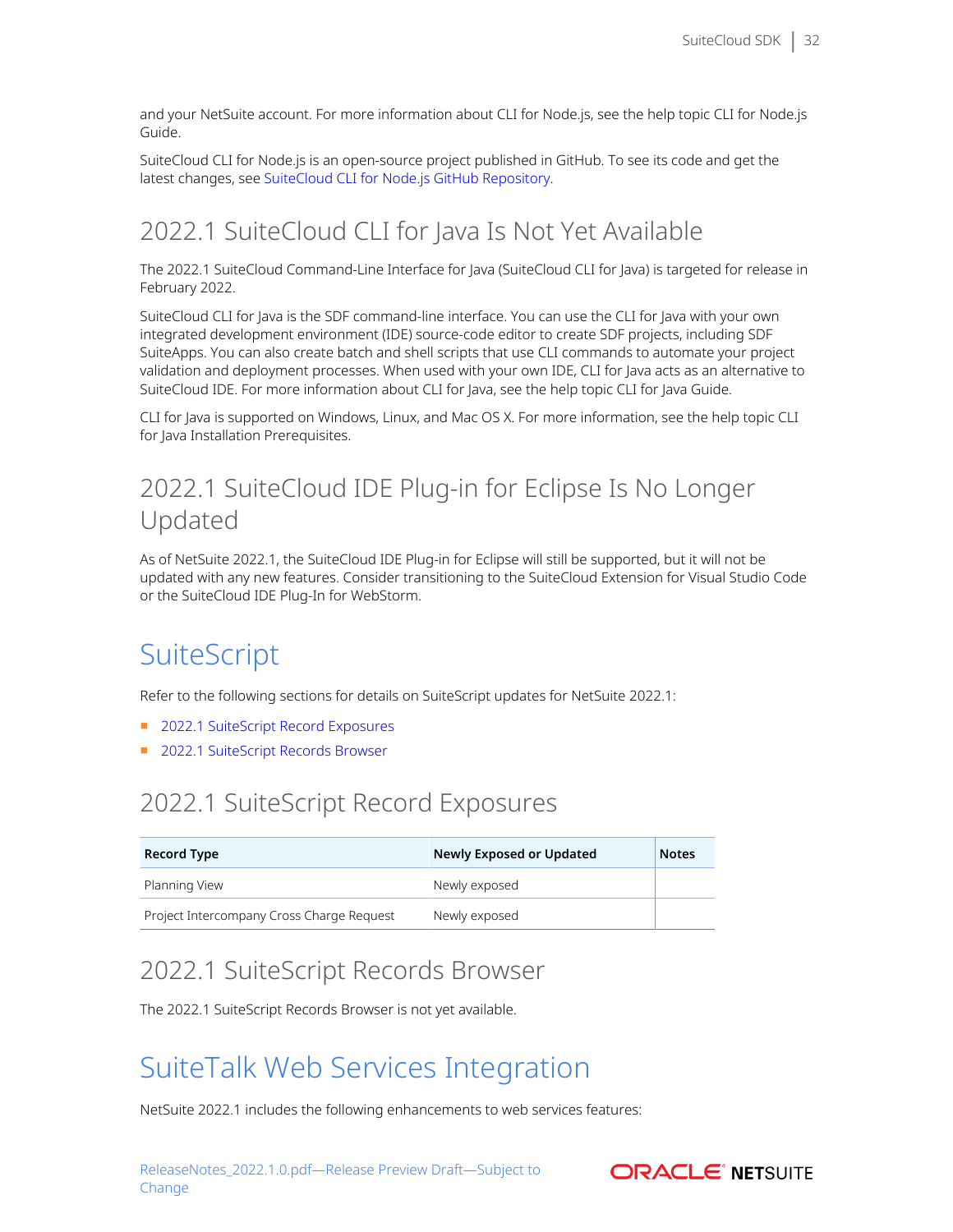- REST Records Service
	- □ [Fully Supported Record Types for REST Web Services in 2022.1](#page-32-0)
	- □ [Asynchronous Request Execution Is Generally Available](#page-32-1)
- SOAP Web Services
	- □ [SOAP Web Services Version 2022.1](#page-32-2)
	- □ [Araxis Merge Diff File for the 2022.1 Endpoint](#page-33-0)
	- □ [2022.1 SOAP Schema Browser](#page-34-0)

# <span id="page-32-0"></span>Fully Supported Record Types for REST Web Services in 2022.1

The following table lists the record types that are fully supported as of 2022.1.

| <b>Record Type</b> | <b>Notes</b> |
|--------------------|--------------|
| Assembly Item      |              |
| Credit Memo        |              |
| Partner            |              |
| Time Bill          |              |
| Vendor             |              |
| Vendor Bill        |              |

For a list of every fully supported record, see the help topic REST Web Services Supported Records.

Except for fully supported records, all records listed in the [REST API Browser](https://system.netsuite.com/help/helpcenter/en_US/APIs/REST_API_Browser/record/v1/2021.2/index.html) are available as beta records in REST web services if the REST Record Service (Beta) feature is enabled. For more information about working with the browser, see the help topic The REST API Browser.

# <span id="page-32-1"></span>Asynchronous Request Execution Is Generally Available

Besides synchronous execution, you can also execute requests asynchronously in REST web services. Asynchronous request execution is now generally available.

The asynchronous execution of requests is useful for long-running requests. With asynchronous requests, when you send a request to REST web services, it is placed in a processing queue and handled asynchronously with other requests. Asynchronous execution involves an idempotent retry mechanism, which enables you to use unique keys for asynchronous request. Using unique keys helps you to avoid duplicate requests.

<span id="page-32-2"></span>For more information, see the help topic REST Web Services Request Processing.

# SOAP Web Services Version 2022.1

SOAP web services version 2022.1 is not yet available.

For information about the supported generally available versions, see the help topic Support for Existing WSDL Versions.

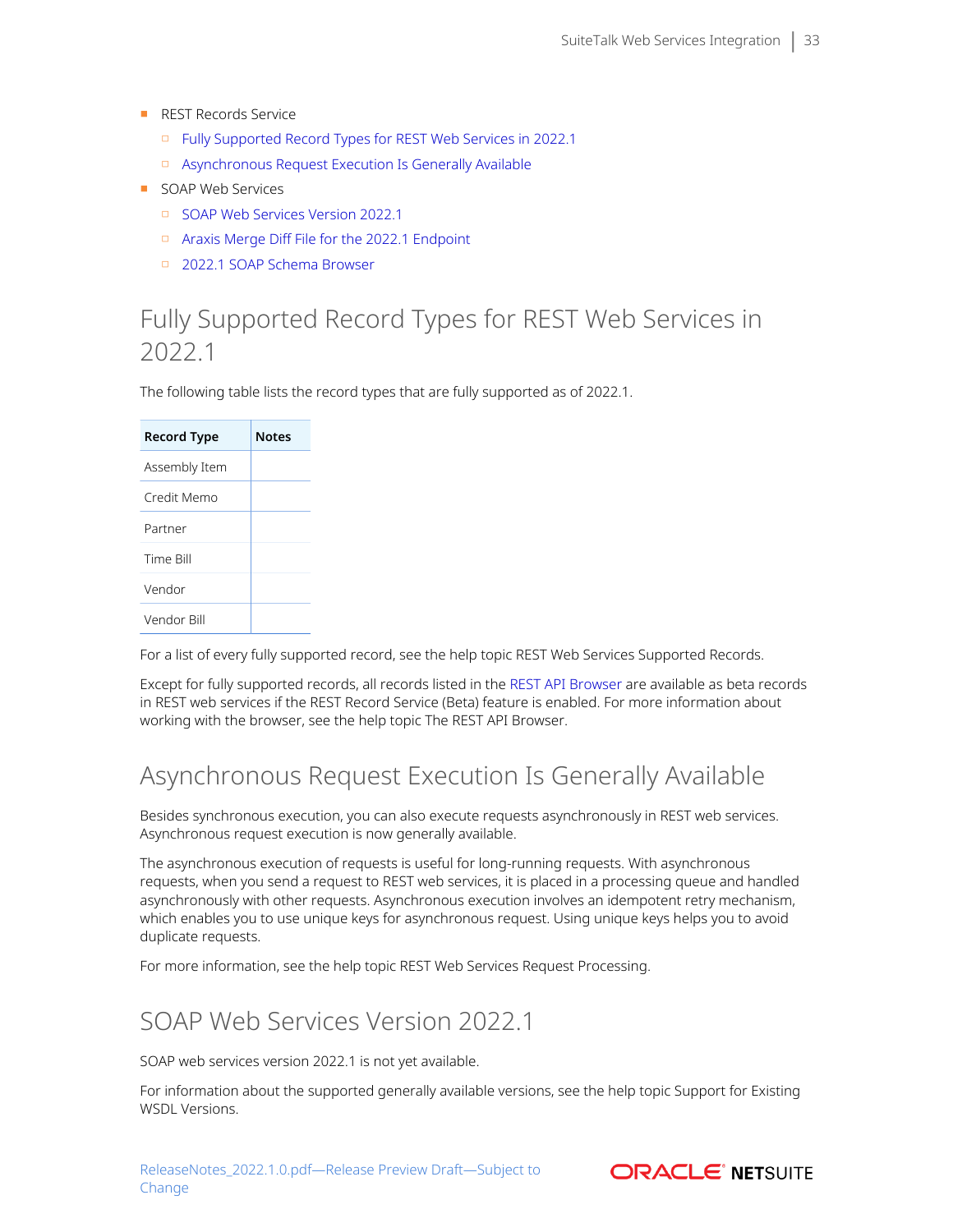# <span id="page-33-0"></span>Araxis Merge Diff File for the 2022.1 Endpoint

The Araxis Merge diff file highlights the schema changes between the 2021.2 and 2022.1 endpoints. The Araxis Merge diff file is not yet available, but this section provides details about the types of information it will include.

- [About the Araxis Merge Diff File](#page-33-1)
- <span id="page-33-1"></span>■ [Using the Araxis Merge Diff File](#page-33-2)

## **About the Araxis Merge Diff File**

NetSuite publishes an Araxis Merge diff file for every new endpoint. Depending on the scope of the release, changes described in the Araxis Merge diff file may include:

- New record types
- Elements (fields) that have been added, removed, or changed
- New sublists (lists)
- New joins
- New search filters and search return columns
- <span id="page-33-2"></span>■ New platform operations

## **Using the Araxis Merge Diff File**

**Important:** The screenshots in this section are for illustrative purposes only. They do not reflect changes related to any specific endpoint.

The Araxis Merge diff file is generated using Araxis Merge. When you click the Araxis Merge diff file link (when it is available), a page appears that offers an overview of all schema changes.

The following screenshot shows how this summary page looks. In this example, the highlighted rows indicate that an XSD has been modified. The integers at the center indicate the number of changed lines in the file. To see the exact differences, click the report link in the column on the right or click the name of the file in either column.

| 品 activities.scheduling.xsd        |         | 品 activities.scheduling.xsd      | Report 1  |
|------------------------------------|---------|----------------------------------|-----------|
| 品 activities.schedulingTypes.xsd   |         | 品 activities.schedulingTypes.xsd | Report 2  |
| <b>图 documents.fileCabinet.xsd</b> | 뵓       | documents.fileCabinet.xsd        | Report 3  |
| 品 documents.fileCabinetTypes.xsd   |         | documents.fileCabinetTypes.xsd   | Report 4  |
| 品 general.communication.xsd        |         | general.communication.xsd        | Report 5  |
| 品 general.communicationTypes.xsd   |         | general.communicationTypes.xsd   | Report 6  |
| 品 lists.accounting.xsd             | 32<br>禺 | lists.accounting.xsd             | Report 7  |
| 品 lists.accountingTypes.xsd        | 囷       | lists.accountingTypes.xsd        | Report 8  |
| 品 lists.employees.xsd              | 禺<br>0  | lists.employees.xsd              | Report 9  |
| 品 lists.employeeTypes.xsd          |         | 品 lists.employeeTypes.xsd        | Report 10 |
| <b>禺 lists.marketing.xsd</b>       |         | <b>禺</b> lists.marketing.xsd     | Report 11 |
| 品 lists.marketingTypes.xsd         |         | 品 lists.marketingTypes.xsd       | Report 12 |
| 品 lists.relationships.xsd          | 10      | 品 lists.relationships.xsd        | Report 13 |
| 品 lists.relationshipTypes.xsd      |         | 品 lists.relationshipTypes.xsd    | Report 14 |
| 品 lists.supplyChain.xsd            |         | 品 lists.supplyChain.xsd          | Report 15 |
| 品 lists.supplyChainTypes.xsd       | 禺       | lists.supplyChainTypes.xsd       | Report 16 |
| <u>통 lists.support.xsd</u>         |         | 品 lists.support.xsd              | Report 17 |
| 品 lists.supportTypes.xsd           |         | 品 lists.supportTypes.xsd         | Report 18 |
|                                    |         |                                  |           |

When you click any of these links, the Araxis Merge diff file shows a page with two columns. The previous version of the file is displayed on the left and the new version is displayed on the right. Changed elements are highlighted.